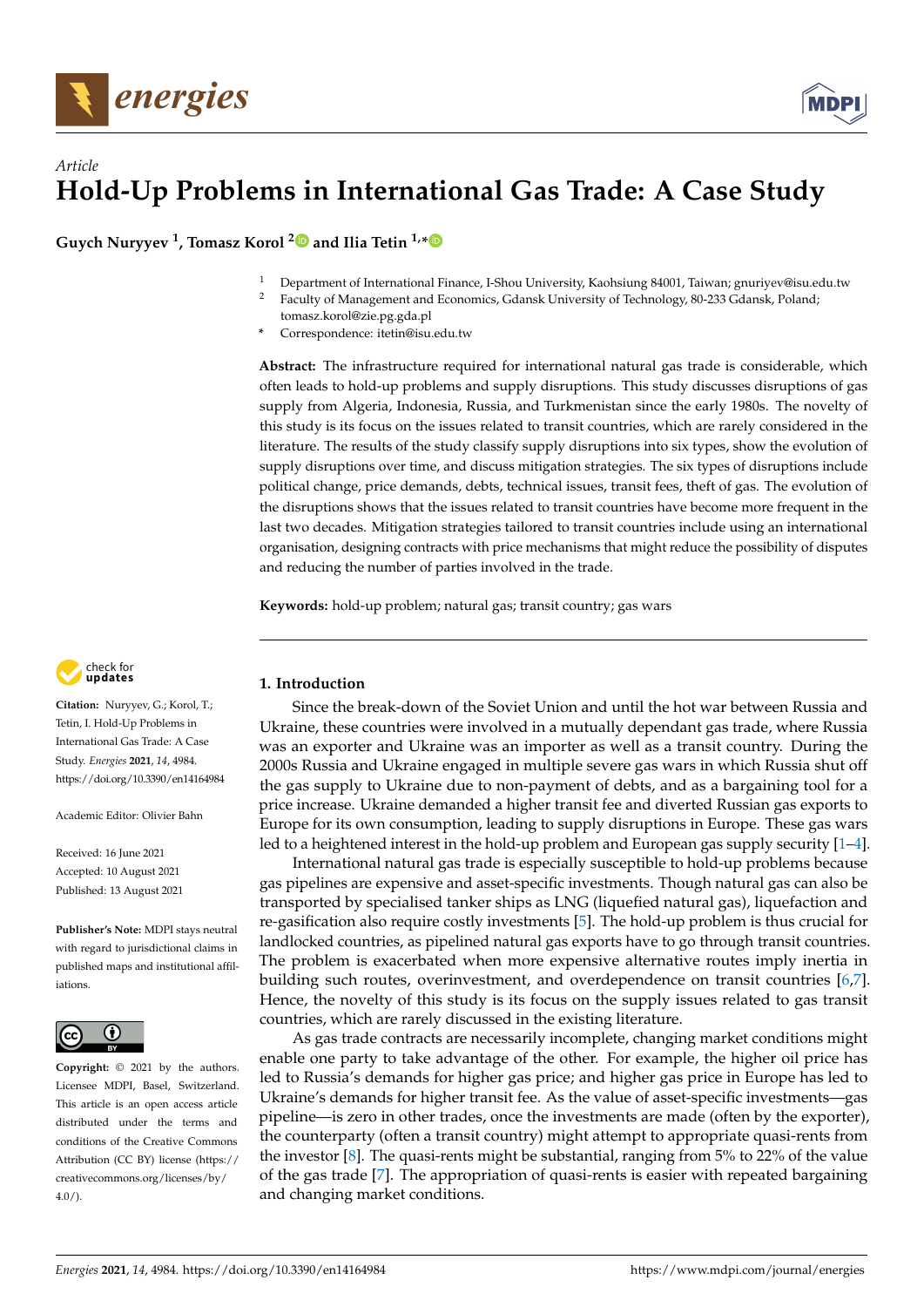Participants in natural gas trade often try to solve the problem by vertical integration or incomplete long-term contracts, as specifying all contingencies might be prohibitively costly [\[8,](#page-13-5)[9\]](#page-13-6). Long-term contracts help avoid repeated bargaining in the presence of assetspecific investment. Trades involving more substantial asset-specific investments are associated with longer-term contracts [\[10\]](#page-13-7). Changes in contract terms, which might reflect poor design, reduce the average contract duration [\[11\]](#page-13-8). However, these changes might also take place due to significant market changes, for example, decreased gas demand in Europe after the global financial crisis forced Gazprom to soften some terms of its long-term gas export contracts [\[12](#page-13-9)[,13\]](#page-13-10). As contracts might be too rigid for some market changes, complex provisions, such as take-or-pay obligations, price adjustment provisions, and the use of the most favoured nation clause provide incentives for contractual performance [\[14](#page-13-11)[,15\]](#page-13-12).

The issues of supply security and hold-up became topical after Russia disrupted its gas supply to Europe. These gas wars lead to new measures of dependence on suppliers and transit countries in the literature, such as the Transit Risk Index [\[16\]](#page-13-13). Some authors suggest that Europe can improve its gas supply security by arranging supplies from Central Asia or the Middle East, by relying more on LNG, or by creating a unified energy market in the EU—Energy Union [\[3,](#page-13-14)[17\]](#page-13-15). Others state that Russian gas will continue to dominate European gas supplies over the next decade [\[18\]](#page-13-16).

Such gas supply disruptions in recent years show that long-term contracts often cannot prevent contractual breakdown. As discussed below, in the last few decades, many contracts have failed due to higher price demands, political changes, and other reasons, which often involve opportunistic behaviour. Hence, a broader view of such contractual breakdowns is necessary to generalize the causes and develop mitigation strategies. Hence, the contributions of this study include (1) summarising the major occurrences of gas supply disruptions since the 1980s; (2) classification of supply disruptions based on their causes; (3) illustration of the evolution of hold-up types over time; (4) suggesting hold-up mitigation strategies. This study expands understanding of the transit-related hold-up problem beyond the Transit Risk Index [\[16\]](#page-13-13) by looking at different forms of risk. This study benefits energy policymakers in their endeavours to minimise the probability of gas wars and to secure energy supplies.

#### **2. Case Studies**

In presence of hold-up potential, there is a trade-off between an immediate opportunistic gain and a long-term cooperation gain. Below are several case studies where hold-up took place, involving some of the largest exporters of natural gas over the last few decades. The supply disruptions discussed below were often mainly initiated by the exporter, and sometimes by a transit country.

The exporters discussed below include Algeria, Indonesia, Russia and Turkmenistan. The selection criteria for the case study countries is the combination of the volume of natural gas exports and the availability of public information on their contractual performance. This study omits some large natural gas exporters, such as Qatar, due to a lack of publicly available information on opportunistic behaviour. Future research into Qatar's experience might illustrate strategies that promote cooperation between trade partners, for example, amicable nationalisation of the world's largest gas field in the late 1970s, and repeated forgiveness of take-or-pay penalty [\[19,](#page-13-17)[20\]](#page-13-18).

#### *2.1. Algeria*

Algeria has the 11th largest natural gas reserves in the world, at 4.5 Tcm (trillion cubic meters) (EIA, 2019). Over 70% of its gas exports go to Italy, Spain, France, and Turkey [\[21\]](#page-13-19). Algeria has acted opportunistically several times, involving contractual breakdowns, interrupted supplies, and unexpected price changes. This opportunistic behaviour was often associated with significant changes in market prices. The following paragraphs present the details of some instances of opportunistic behaviour.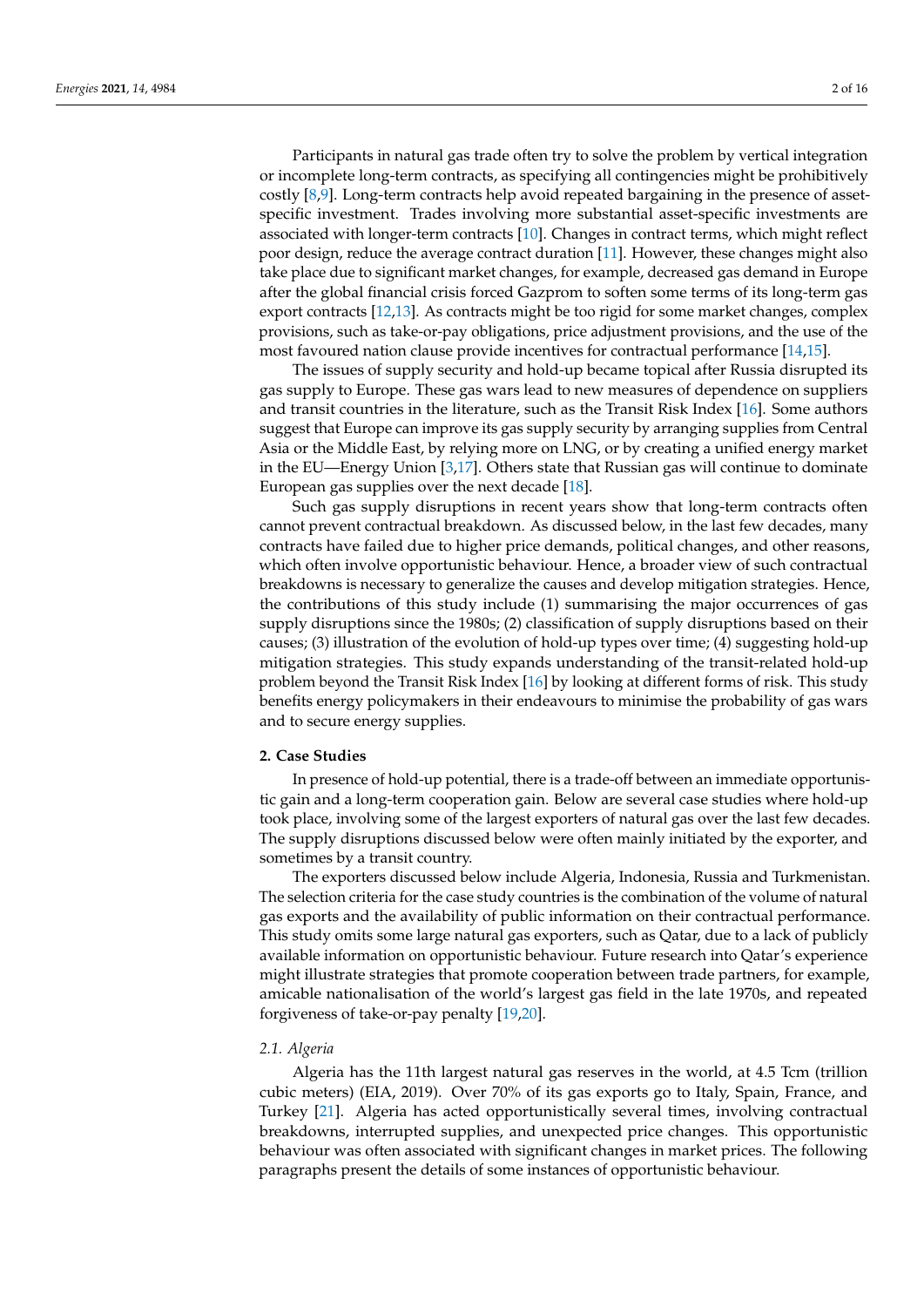## 2.1.1. Price Demands and Discontinued Supplies in 1980

In the early 1980s, with growing oil prices, Algeria's contractual base gas price of \$1.30/MBtu was unattractive. In comparison, the UAE increased its LNG price from \$2.36/MBtu to \$4/MBtu [\[22\]](#page-13-20). In January 1980, Sonatrach (the Algerian state-owned exporter) informed El Paso (USA) and Gaz de France (France) that its LNG price was increasing to \$6.11/MBtu [\[23\]](#page-13-21). That doubled the price for France and tripled it for the USA. After three months of unsuccessful negotiations, on 1st April 1980, Algeria stopped sales to both buyers.

In the spring of 1981, the contract with El Paso (USA) was written off. Algeria claimed that deliveries to France in April 1980 were cut due to technical problems at the Skikda liquefaction plant. French technical advisers, however, found no problems at Skikda. Algeria also had spare liquefaction capacity at its Arzew plant once it cut deliveries to the USA [\[23\]](#page-13-21). Hence, these price demands resemble a hold-up rather than a result of market price change. Additionally, Algeria was flexible with export agreements of short duration and low volumes. A contract with Distrigas (USA) for less than 1.5 bcm (billion cubic meters) per year continued uninterrupted at the original price. In autumn 1980, Algeria agreed to extend an LNG contract with British Gas (UK) by nine months at \$4.60/MBtu and \$4.80/MBtu in the first and second halves of 1981. Beyond 1981, the parties agreed on fixed annual increases of 12%.

Non-opportunistic relations with France were restored in May of 1981, as the new Algerian government attempted to improve the relations. Gas deliveries to France were resumed with prices to be negotiated later. Later that year, Algeria and France agreed on the price of \$5.118/MBtu. The parties applied the price retroactively to January 1980 [\[23\]](#page-13-21).

## 2.1.2. Price Demands and Discontinued Supplies in 1981

In the autumn of 1981, Algeria unilaterally cancelled its LNG contracts with the Netherlands and West Germany. Distrigaz (Belgium) agreed to pay a higher price of \$4.80/MBtu. In mid-1981, when the pipeline Algeria-Tunisia-Italy was more than half completed, Algeria informed SNAM (Italy) that the price demand increased from \$3.50/MBtu to \$5.50/MBtu. Consequently, the pipeline stayed idle for one year.

Non-opportunistic relations were restored in mid-1982, SNAM agreed to pay the higher price with the Italian government's 12% subsidy. Algeria's demands of higher prices from Belgium and Italy came at the cost of reduced export volumes.

## 2.1.3. Price Demands in 1986

The oil price collapse in 1986 led Sonatrach to alter its gas pricing policy again. After some difficult negotiations in Europe, Sonatrach arranged a new base price of \$2.30/MBtu to reflect low oil prices and reintroduced a minimum price of \$1.30/MBtu [\[22\]](#page-13-20). Algeria also modified its contractual principles (including switching from indexation formula to market-based pricing) to resume exports of LNG to the deregulated US market.

Algerian push for higher gas prices resulted in lost market share in the USA in the 1970s and in Europe in the 1980s. Sonatrach's low gas exports led to reduced investments [\[22\]](#page-13-20) and resulted in reduced production capacity. Consequently, when world energy consumption began to rise, Algeria could not increase its exports accordingly. This, together with the oil price collapse in 1986, brought a considerable financial strain on the country.

Non-opportunistic relations were restored in the early 1990s, as investment requirements prompted the government to attract foreign investments in the gas industry by relaxing some legislation. In the first half of the 1990s, Sonatrach offered more flexible take-or-pay provisions and pricing. New contracts signed in the early 1990s for the sale of gas to southern European countries indexed the price to gas oil and heavy fuel oil, to reflect the final consumers' willingness to pay. Capital inflow from the new contracts allowed doubling of the capacity of the Trans-Mediterranean pipeline (Transmed) in 1994, and completion of the MEG (Maghreb-Europe Gas) pipeline in 1996.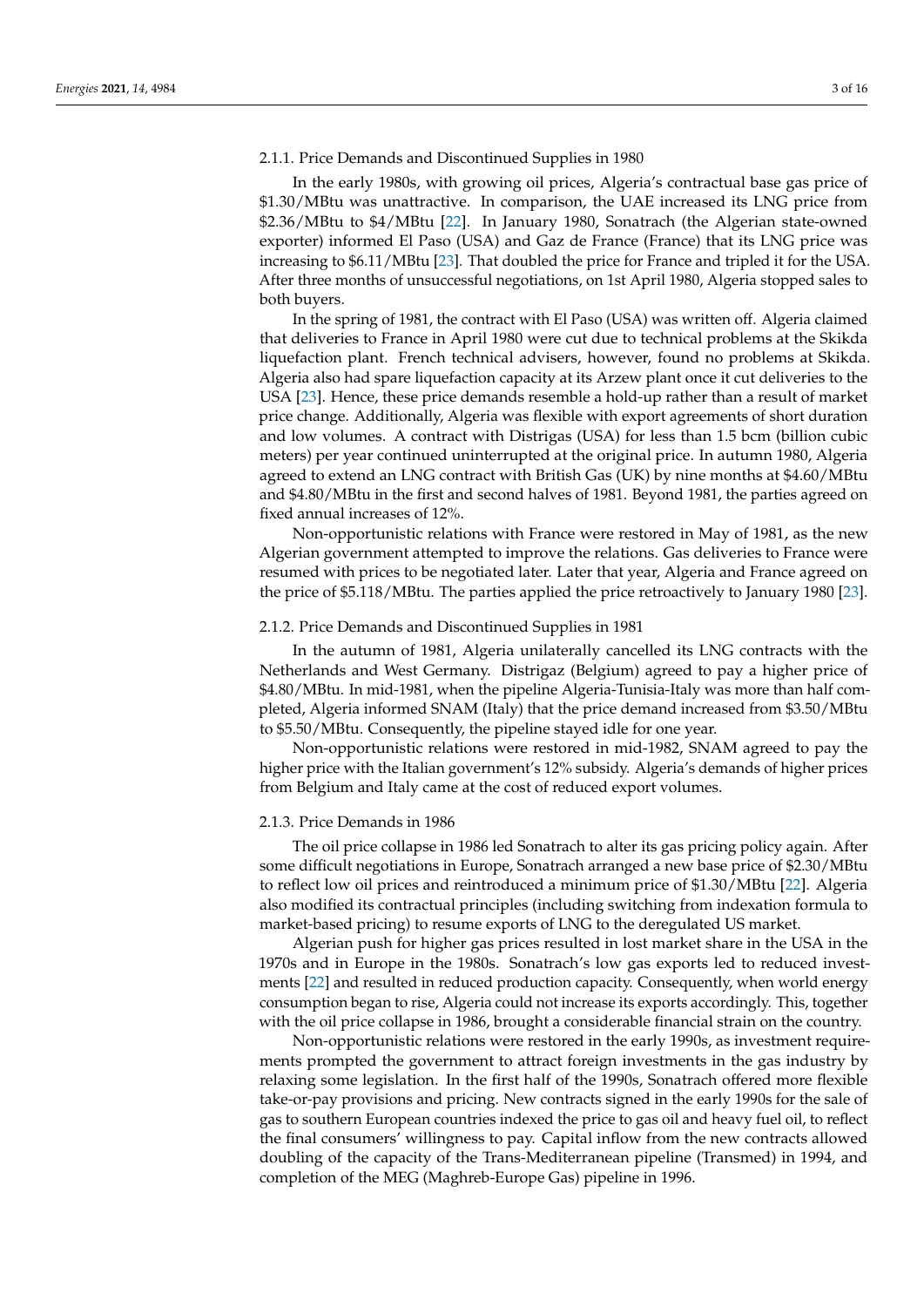In the 2000s, Algeria's economy was booming given the high prices for oil and natural gas. By 2004, Algerian gas production became the eighth-largest in the world. By 2007, Algeria's proven gas reserves became the eighth-largest in the world [\[24\]](#page-13-22). Algeria has increasingly allowed greater foreign investment, and foreign gas producers have entered into numerous partnership agreements with Sonatrach. In 2006, however, Algeria created a windfall tax on profits of foreign oil companies when oil price exceeds \$30/bbl. In addition, Sonatrach's option for new projects was increased from 30% to 51% [\[24,](#page-13-22)[25\]](#page-13-23).

### *2.2. Indonesia*

Indonesia has about 3 Tcm (trillion cubic metres) of gas reserves [\[26\]](#page-14-0), the largest in the Asia Pacific region. More than 70% of its reserves are located offshore. Since 1971, foreign oil companies can operate in Indonesia as contractors to state-owned Pertamina. Sales to Japan, South Korea, Taiwan and Singapore account for most of the Indonesian gas exports. Liquefied natural gas (LNG) is supplied under long-term contracts [\[5\]](#page-13-2). The gas is liquefied in two plants: Bontang and Tangguh; before 2015, a third plant—Arun—was operational, but it currently lacks feed gas for liquefaction [\[5](#page-13-2)[,27–](#page-14-1)[30\]](#page-14-2).

Gas prices within the country are regulated, and the difference between the local price and the higher export price has caused friction between gas producers and the state in the 2000s [\[27\]](#page-14-1). For example, Indonesia has diverted gas exports to serve growing domestic demand. Indonesia has also disrupted exports due to a lack of gas reserves, which resulted from the failure to attract investments upstream. Changing market conditions have also led Indonesia to increase gas prices for new long-term contracts. The following paragraphs present the details of each instance of opportunistic behaviour.

## 2.2.1. Political Change and Price Demands in 2004–2005

In 2004, due to declining gas extraction and growing domestic demand, the new Indonesian government requested to divert some of the LNG-destined gas to local customers. This can be viewed as a hold-up of the firms producing gas in Indonesia, as the regulated domestic price was below the export price. The diversion resulted in LNG supply shortages, uncertainty about contract renewals, and possibly reduced upstream investments.

Due to the diversion, in 2005, Pertamina decreased LNG supplies to Japan, Korea and Taiwan by 51 cargoes, a significant reduction compared to the contracted volumes for that year [\[31\]](#page-14-3). Indonesia also increased its exported LNG price from \$2.40/MBtu to \$3.35/MBtu to Chinese, South Korean, Mexican and Japanese buyers [\[27\]](#page-14-1). This price increase was partly due to the diversions, and partly due to higher crude oil prices.

## 2.2.2. Political Changes and Discontinued Supplies in 2006

In 2006, due to growing domestic demand and lack of upstream investments, Indonesia restructured the gas industry to attract foreign investments. Foreign oil companies operating under PSA (production sharing agreement), however, had to sell at least 25% of oil and gas production locally at regulated low prices [\[31\]](#page-14-3). This requirement resulted in low upstream profitability and low investments. Despite restructuring the gas industry, due to lack of investments and consequent lack of gas reserves, Indonesia could not export the promised volumes of LNG under long-term contracts to the East Asian buyers in 2006 [\[27\]](#page-14-1).

# 2.2.3. Discontinued Supplies in 2007–2009

While prioritisation of growing domestic gas consumption continued, it was not the main reason for falling LNG exports. During 2000–2006, gas consumption increased by 1% per year, and LNG exports declined by 3.2% per year [\[5\]](#page-13-2). Since 2006, the main reason for falling LNG exports was declining gas production, which was due to failure to attract investments. As a result, in 2007, Pertamina did not renew a contract for 3.1 bcm with South Korea. In March 2008, Pertamina reduced LNG supplies to Japan for the post-2010 period, from 16.3 bcm to 4.1 bcm for the first five years and 2.7 bcm afterwards. This reduction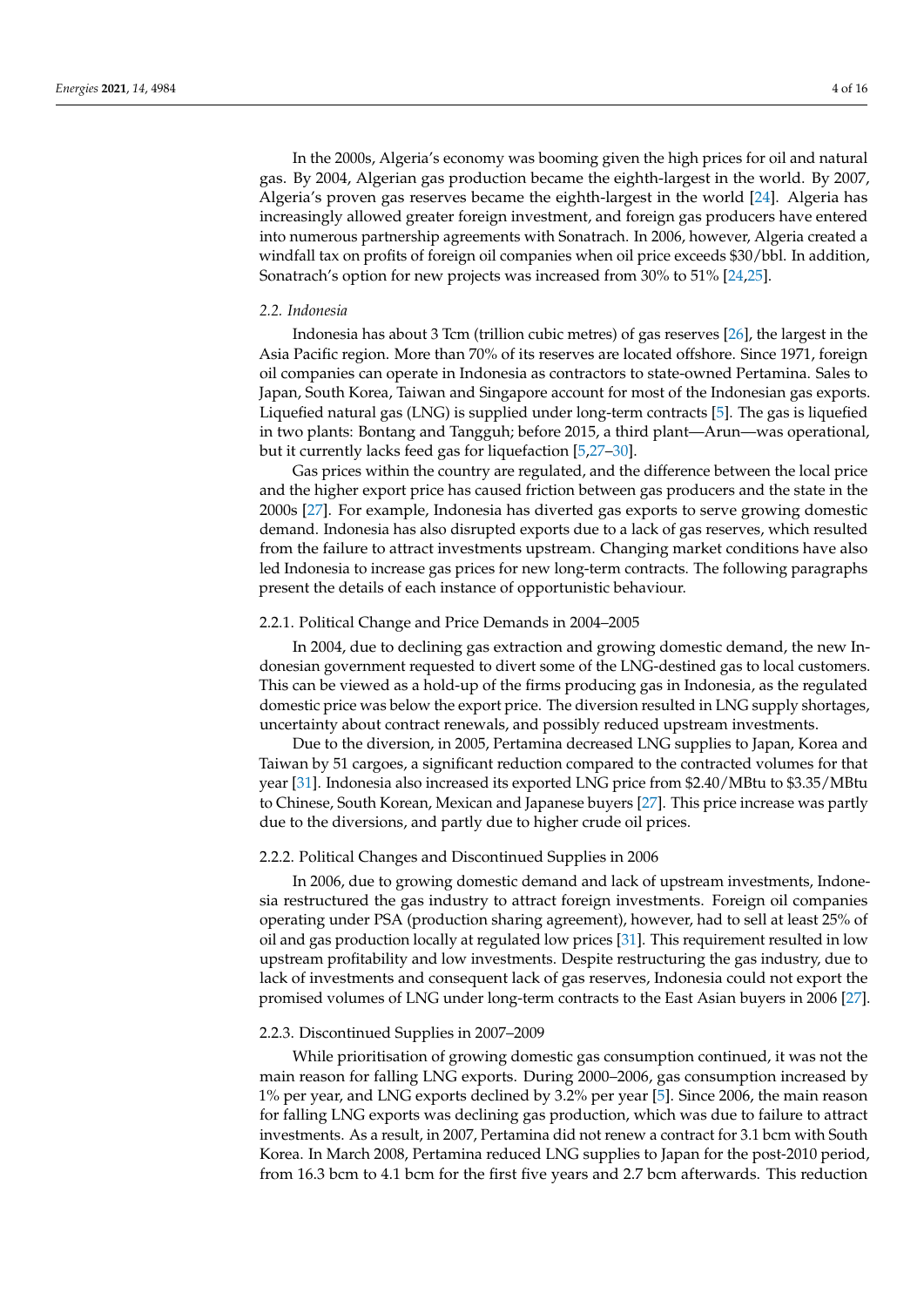was crucial for Japan, as 16.3 bcm represented about 20% of Japan's annual LNG imports. In 2009, Pertamina did not renew a contract for 2 bcm with Taiwan [\[5,](#page-13-2)[32\]](#page-14-4).

#### *2.3. Russia*

Russia is the largest natural gas producer and has the largest reserves in the world. Gazprom is the main producer of natural gas in the country with monopoly rights over gas exports. In 2017, Russia accounted for 35% of total European imports [\[33\]](#page-14-5). Russian gas will continue to dominate European gas supplies over the next decade [\[18\]](#page-13-16). Most of the Russian gas supplies to Europe passed through Ukraine, Belarus and Moldova. These transit countries are also heavily dependent on deliveries of Russian gas.

During the 1990s and 2000s, there were numerous gas disputes between Russia and these transit countries, emphasising the need to study the mutual dependence of suppliers and transit countries. The disputes arose due to accumulated debts, Russia's price demands, theft of gas in transit to Europe, and Russian pressure to exchange debts for a share in gas transit networks [\[2\]](#page-13-24).

## 2.3.1. Supply Interruptions in the 1990s

In February of 1993, Gazprom cut off the gas supply to Ukraine for the unpaid debt of over 238 million USD [\[34\]](#page-14-6). This interruption lasted for one day because Ukraine threatened to close the transit pipeline to Europe. This threat illustrated the mutual dependence between Russia and Ukraine, where Ukraine depended on imports of Russian gas and held negotiating power as a transit country. This interruption was one of several that happened for the reason of unpaid debts by the newly established states after the collapse of the Soviet Union.

Perhaps the newly established independent states were still learning how to deal with the disputes in the 1990s, as during 1998–1999, there was a continuous diversion of gas in transit to Europe by Ukraine. In November of 1999, Russia interrupted oil and electricity sales to Ukraine in response to a theft of nearly 4 bcm of gas in that month [\[35\]](#page-14-7).

## 2.3.2. Gas Diversion and Interruption in 2003–2004

During 2002 and 2003, Gazprom tried to purchase a 50% stake in Beltransgaz, owner of the Belarusian transit network. At that time, Belarus was importing gas at Russia's domestic prices. Russia and Belarus did not agree on the price of Beltransgaz, so the attempted purchase failed, and Gazprom warned of a price increase in 2004 from \$30/1000 m<sup>3</sup> to  $$50/1000 \text{ m}^3$ . Belarus refused, and Gazprom stopped the supplies to Belarus on 1 January 2004. Belarus started to divert Russian gas destined for Europe to domestic consumption. On 18 February 2004, Gazprom completely cut off the supplies to Belarus. In June 2004, Belarus agreed to the price of  $$46.68/1000 \text{ m}^3$  [\[34\]](#page-14-6).

This was one of the earliest examples of the bargaining power held by transit countries: the diversion of supplies. It illustrates the importance of setting up an international framework to ensure uninterrupted supplies to the final importer during a dispute between an exporter and a transit country.

### 2.3.3. Gas Diversion and Interruption in 2004–2005

In the summer of 2004, Russia and Ukraine agreed on the delivery of Central Asian gas to Ukraine and settlement of Ukraine's debts for Russian gas delivered during 1997–2000. The transit fee in Ukraine was set at  $$1.094/1000 \text{ m}^3/100$  kilometres, 2.5 times lower than in Poland [\[36\]](#page-14-8). Russia would pay the transit fee with gas at the price of \$50/1000  $\mathrm{m}^{3}$ , hence Russia would provide Ukraine with 21–25 bcm per year during 2005–2009 [\[1](#page-13-0)[,35\]](#page-14-7).

In March of 2005, the new Ukrainian government suggested that the transit tariffs be set at European levels and paid in cash. Gazprom, in return, suggested that Ukraine pays the European gas price. At that time the price paid by Ukraine was 25–30% of the gas price at the German border [\[1,](#page-13-0)[35\]](#page-14-7). The disagreement escalated by May of 2005 when Gazprom could not retrieve 7.8 bcm of gas that it had pumped into Ukraine's storage facilities.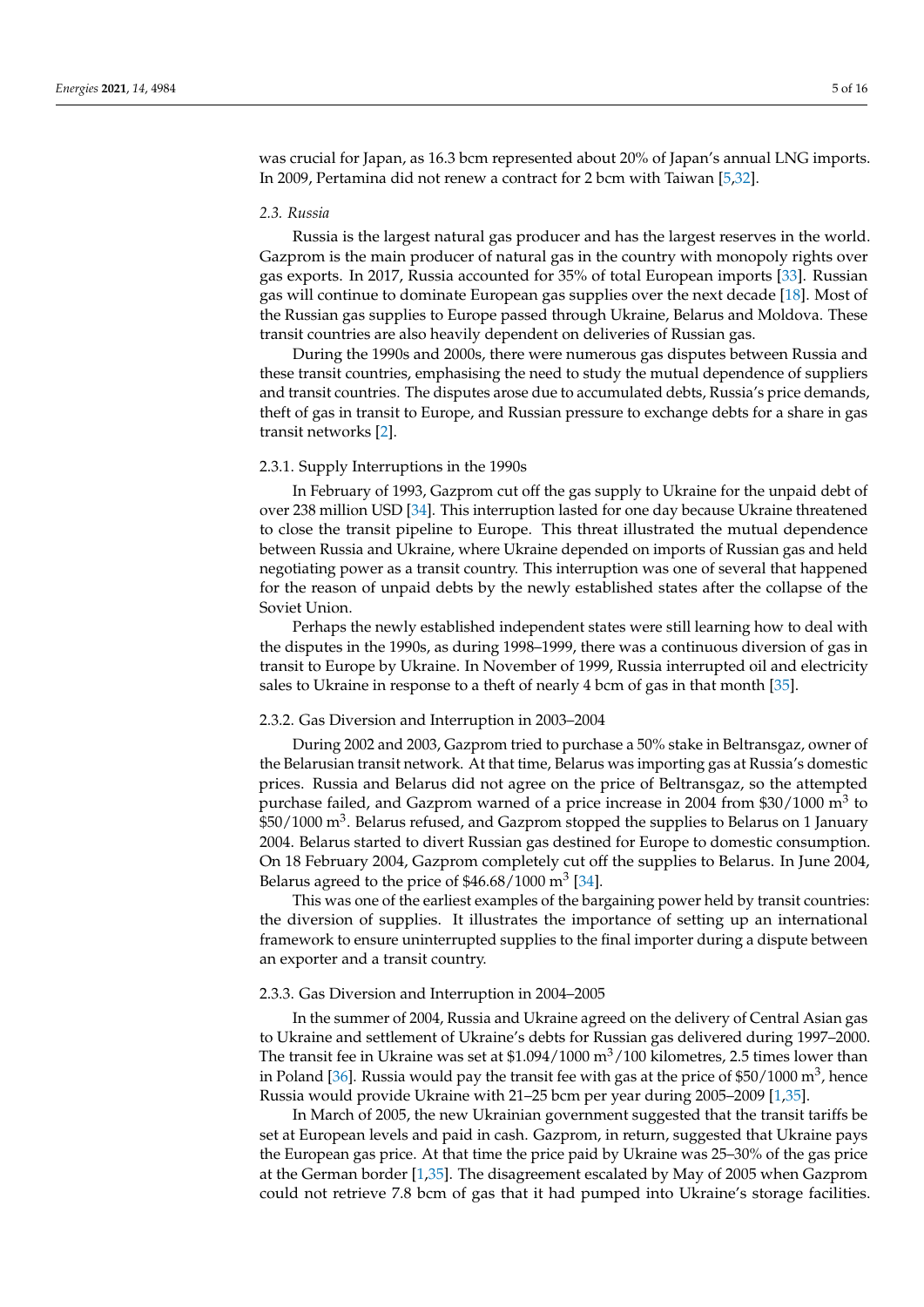Gazprom suggested that the stolen volume would be subtracted from transit payments to Ukraine, valued at the European export price. Ukraine threatened to appropriate the corresponding volume from the gas in transit to Europe. Eventually, this problem was resolved by the agreement that part of the gas would be considered as payment for transit by Gazprom, and the rest would be returned during 2005–2006 [\[1\]](#page-13-0).

## 2.3.4. Gas War in 2005–2006

In the summer of 2005, Ukraine objected to the debt settlement of 2004 as being excessive. In late 2005, Gazprom demanded an increase in gas prices to European levels  $($160-\$230/1000 \text{ m}^3$)$  starting from 2006, unless Ukraine allowed the company to buy a stake in Ukraine's transit pipelines. Ukraine rejected the acquisition but suggested a gradual increase in prices, starting from  $\$80/1000$  m $^3$  in 2006 [\[1](#page-13-0)[,34\]](#page-14-6). Ukraine also threatened to steal gas in transit to Europe or increase the transit fee if Gazprom insisted on the earlier price hike. On 1 January 2006 Gazprom cut off gas supplies to Ukraine. It appears that the root of this disruption was in Ukraine's unwillingness or inability to settle its debt.

On 1 January 2006, Ukraine stole some of the Russian gas in transit to Europe. By 2 January European countries lost 14% to 40% of Russian gas supplies. On 2 January, Gazprom stated that it would pump an additional 95 million cubic metres of gas per day to compensate for Ukraine's withdrawals. By 4 January, Russian gas supplies to Europe were back to normal. On 4 January, Gazprom and Naftogaz also announced the end of the dispute. They signed a contract for five years, stipulating a transit fee of  $$1.6/1000 \text{ m}^3/100$  kilometres for 2006, and an average price for the mix of gas, mostly from Central Asia, of \$95/1000 m<sup>3</sup>, including gas from Gazprom for \$230/1000 m<sup>3</sup> [\[1](#page-13-0)[,34\]](#page-14-6).

During these events, many European commentators suggested that Russia used its economic power in political relations with Ukraine. However, similar increases in Russian export prices occurred in other CIS countries. In 2006, for example, the Caucasus countries were required to pay \$110/1000  $\mathrm{m}^{3}$ . Similarly, Moldova was required to pay \$160/1000  $\mathrm{m}^{3}$ , double the price paid in 2005. When Moldova refused, Russia stopped deliveries to Moldova for 12 days in January 2006 [\[1\]](#page-13-0). Russia and Moldova agreed on the price of  $$110/1000$  m<sup>3</sup> [\[37\]](#page-14-9). In December of 2006, after a short dispute and a threat to cut gas supplies, Gazprom increased the price to Belarus to  $$100/1000 \text{ m}^3$  (more than doubling of price) and purchased Beltransgaz for the minimum price requested by Belarus in the earlier dispute [\[38\]](#page-14-10).

#### 2.3.5. Threats and New Contract in 2007–2008

In late 2007, Russia increased the gas price to Ukraine to \$179.50/1000  $\mathrm{m}^{3}$ , and Ukraine increased the transit tariff to  $$1.7/1000 \text{ m}^3/100$  kilometres [\[2,](#page-13-24)[34\]](#page-14-6). In early 2008, Ukraine put these arrangements in doubt. By February Gazprom complained that Ukraine was taking gas in transit to Europe [\[2](#page-13-24)[,34\]](#page-14-6). When the negotiation ran into some difficulties, Gazprom briefly reduced the supply of gas to Ukraine on 3 March 2008. Naftogaz replied that it could not guarantee the transit of gas to Europe if Gazprom decreased the supplies to Ukraine.

In October of 2008, Russia and Ukraine annulled the January 2006 contract and agreed on the following: (1) the price and tariff would increase gradually over three years; (2) Ukraine guarantees a reliable transit of gas; (3) Gazprom and Naftogaz would jointly export some gas to Europe [\[2\]](#page-13-24). Gazprom shared its lucrative European market with Naftogaz by allowing Ukraine to re-sell some of the gas to incentivise Ukraine for a peaceful implementation of the contracts.

## 2.3.6. Gas Wars and Debts Problems in 2009

On 2 December 2008, Naftogaz acknowledged that it faced difficulty repaying around \$1 billion owed for Russian gas. In mid-December, Gazprom stated that the debt grew to \$2.195 billion, and in response, Naftogaz paid \$800 million [\[2\]](#page-13-24). On 19 December, Gazprom said that if Naftogaz does not pay the balance by the end of 2008, no supply contract would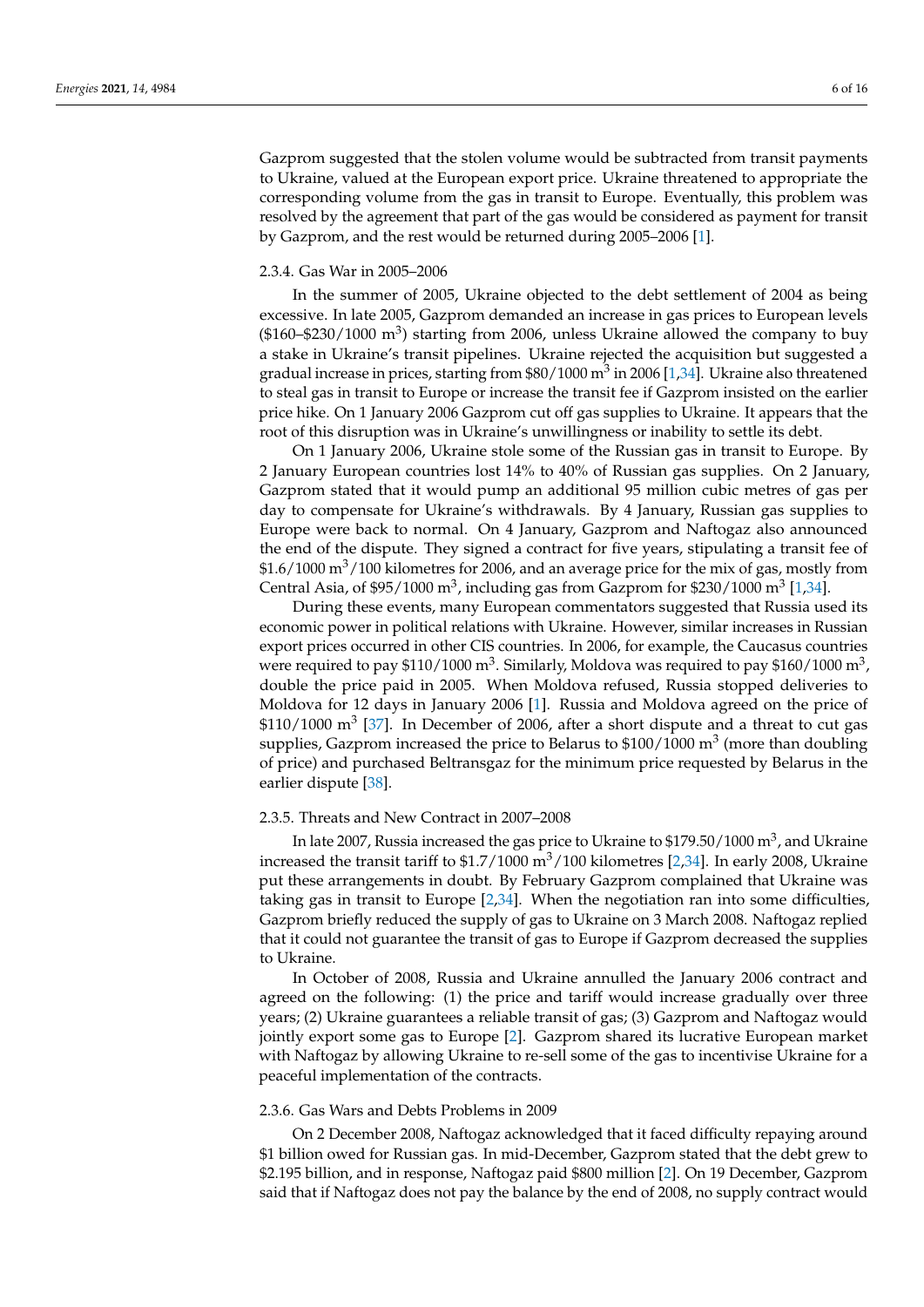be signed for 2009. Previously Gazprom stated that if no agreement was reached by the end of 2008, the gas price could rise to  $$400/1000 \text{ m}^3$ .

On 30 December, Naftogaz paid \$1.52 billion but disagreed with penalties of \$614 million. On 1 January 2009, Gazprom cut gas supply to Ukraine, while supplies to Europe continued. On 4 January, Gazprom claimed that Ukraine had stolen 50 million  $m<sup>3</sup>$  of gas, the next day the claim increased to 65.3 million  $m^3$ . Gazprom requested that Ukraine supplied this volume to Europe from its own resources. Naftogaz stated that it took 52.2 million  $m<sup>3</sup>$  as technical gas (Technical or fuel gas is required to run the compressor stations along a pipeline. The general practice is that technical gas is provided by the transit country and included in the transit tariff) [\[2\]](#page-13-24).

On 6 January, Ukraine stated that Gazprom sharply reduced the gas flowing into the transit pipeline. Gazprom said that it provided only 64.7 million  $m<sup>3</sup>$  out of 130 million  $m<sup>3</sup>$ required on that day expecting Ukraine to add the missing 65.3 million m<sup>3</sup>. On 7 January, Gazprom stated that it had stopped all deliveries into the transit pipeline because Ukraine had closed it; Naftogaz said that it had closed the pipeline because Gazprom had stopped the supplies [\[2\]](#page-13-24).

In the following days, the European Union prepared the terms of reference for a monitoring mission with representatives from both sides of the conflict and major European gas companies. Deployment of the monitoring mission did not result in the resumption of the supply of gas. Russia claimed that the gas could not flow because the transit pipeline was blocked; Ukraine said that no gas was supplied. Naftogaz requested that Gazprom should provide both the technical gas and linepack (Linepack gas is the gas that is maintained within the pipeline to keep the pressure and ensure uninterrupted flow) gas of 140 million  $m^3$  [\[2\]](#page-13-24).

On 19 January, Russia and Ukraine finally signed an agreement to end the dispute. Gas flow to Europe restarted on 20 January and was back to normal after two days. The contract stated that 40 bcm would be delivered to Ukraine in 2009 and 52 bcm per year afterwards. The take or pay provision was 80%. The gas price would be 80% of the European price (netback from the German border) in 2009 and 100% beginning in 2010. The annual transit volume would be at least 110 bcm per year. The transit tariff was set at \$1.7/1000 m<sup>3</sup>/100 kilometres for 2009 and \$2.04/1000 m<sup>3</sup>/100 kilometres, plus an element of the 2009 gas price, for 2010. From 2011 the transit tariff would be indexed to EU inflation [\[2\]](#page-13-24).

During the 2009 gas dispute, both sides clearly added to the creation and escalation of the dispute. The final payment for the debts by Ukraine was probably too late, there was no time left to make the 2009 agreement before the start of the year.

## *2.4. Turkmenistan*

Turkmenistan has the 6th largest natural gas reserves in the world, at 7.5 Tcm [\[39\]](#page-14-11). During the Soviet era, Turkmenistan sent gas to the republics and received transit permission through Russian territory to sell gas to European customers. Deliveries of Turkmen gas were often disrupted due to the inability to pay (repay debts) for the imported gas, Turkmenistan's demands for a higher price, hold-up by a transit country, and technical issues.

Turkmenistan's dependence on transit countries was the highest until the late 1990s, when only one gas export pipeline was available, which connected Turkmenistan to Russia via Uzbekistan and Kazakhstan (Central Asia—Centre). Since 1993, Russia has stopped exports of Turkmen gas to Europe.

In 1997, Turkmenistan and Iran built a connecting pipeline with an initial capacity of 4 bcm per year, which was doubled by 2006 [\[34](#page-14-6)[,40\]](#page-14-12). Iran financed much (80%) of the pipeline construction costs (\$190 million), and 35% of annual deliveries of Turkmen gas were considered as reimbursement for Iran's contribution [\[41\]](#page-14-13).

In August of 2007, Turkmenistan and China started the construction of a connecting gas pipeline via Uzbekistan and Kazakhstan; Turkmenistan granted Chinese CNPC local exploration and production licences [\[34\]](#page-14-6). On 14 December 2009, gas started flowing from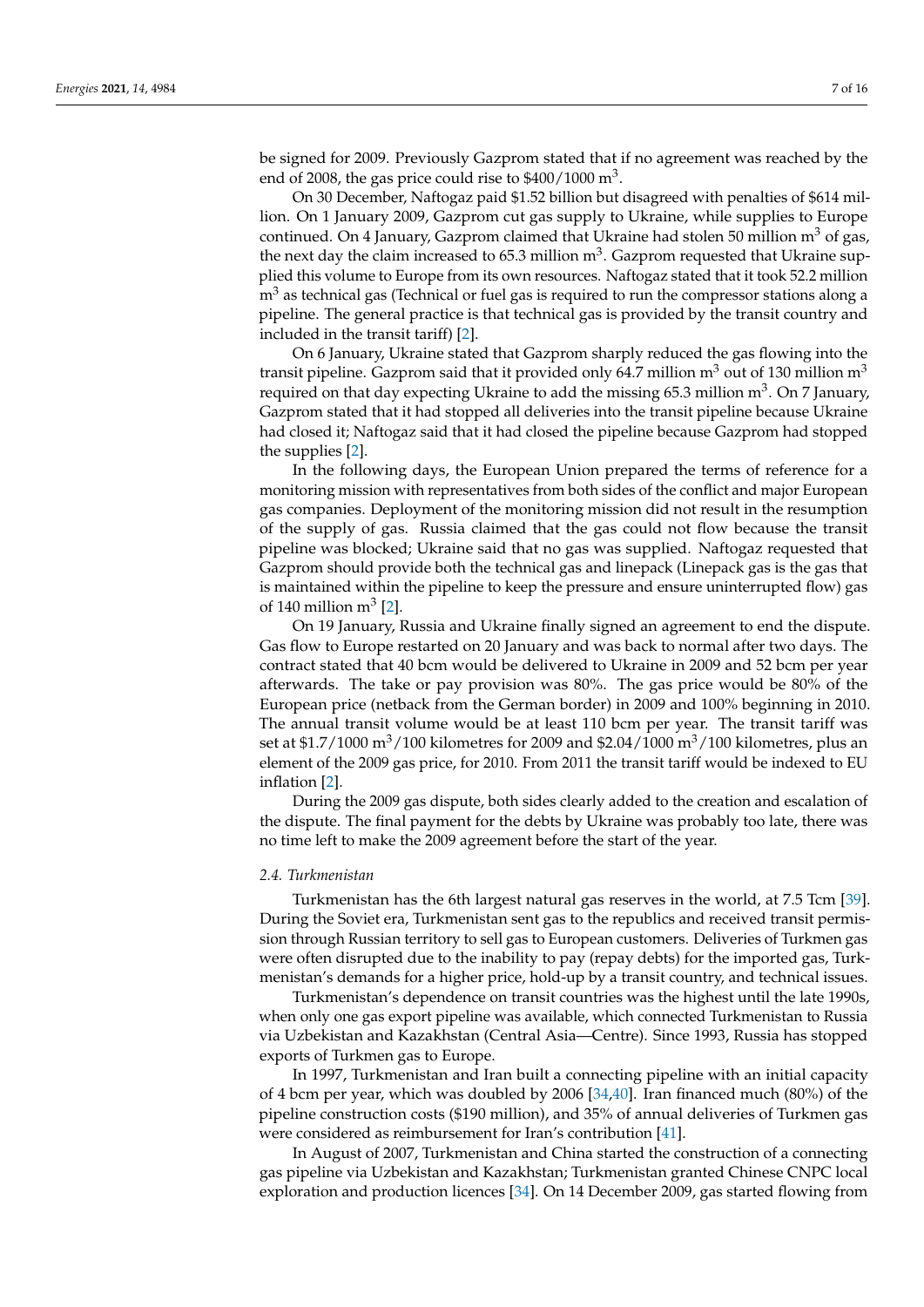Turkmenistan to China [\[42](#page-14-14)[,43\]](#page-14-15). Initially, the gas flow was around five bcm per year, with the full capacity of 40 bcm per year expected to be achieved by 2012.

Although these relatively newer pipelines to Iran and China improved Turkmenistan's export options, a substantial share of the exports still had to transit through Uzbekistan and Kazakhstan.

## 2.4.1. Price Demands and Discontinued Supplies in 1992

In 1992, Turkmenistan demanded payment for its gas from all former republics in hard currency. Numerous non-payment disputes followed. In the spring of 1992, a price dispute between Turkmenistan and Ukraine led to the disruption of gas supplies to Ukraine. Turkmenistan wanted a price of \$80/1000  $m^3$  (comparable to the Norwegian export price of \$92/1000 m<sup>3</sup> [\[44\]](#page-14-16). Ukraine refused to pay more than \$4.7/1000 m<sup>3</sup>. Turkmenistan cut the supplies on 1 March. After negotiations, Turkmenistan resumed gas supply in the autumn with the price set at  $$7.2/1000 \text{ m}^3$  until the end of 1992 [\[45\]](#page-14-17).

## 2.4.2. Transit Fee Demands in 1993

In January of 1993, Armenia, Azerbaijan, Georgia, Kazakhstan, Ukraine, and Uzbekistan increased the transit tariff for deliveries of Turkmen gas from  $\frac{60.07}{1000}$  m<sup>3</sup>/100 km to  $$0.43/1000 \text{ m}^3/100 \text{ km}$ . In October 1993, Turkmenistan again tried to raise its gas price but did not succeed because the importers could not afford the higher price. Kazakhstan and Uzbekistan, which were among the importers as well as transit countries, retaliated by demanding higher transit fees for deliveries of Turkmen gas [\[45\]](#page-14-17).

#### 2.4.3. Debt Problems and Discontinued Supplies in 1994

In February of 1994, Turkmenistan cut gas deliveries to Ukraine due to the accumulated debt of \$850 million. Later, Turkmenistan allowed Ukraine to pay partly in barter [\[34\]](#page-14-6). In early 1994, Turkmenistan also cut gas supplies to countries in Central Asia and the Caucasus because of non-payments [\[45\]](#page-14-17). Supplies to Georgia and Azerbaijan were interrupted because of the debt of \$140 million and \$35 million respectively. After negotiations, both countries agreed to the price of  $$80/1000 \text{ m}^3$ , with Georgia paying in barter and Azerbaijan paying partly in barter.

## 2.4.4. Debt Problems and Discontinued Supplies in 1997

In 1997, despite the gas sales to Iran, Turkmenistan's exports fell to 6 bcm [\[32\]](#page-14-4), as gas exports to Ukraine were stopped due to unpaid debts in March 1997 [\[34,](#page-14-6)[35\]](#page-14-7). Between August 1997 and January 1998, the parties could not agree on a new price for the resumption of gas deliveries. During 1998 Russia encouraged the sales of Turkmen gas to Ukraine, which would free up some of the Russian gas for sales to Europe. In January of 1999, deliveries of Turkmen gas to Ukraine resumed under the agreement for 20 bcm per year at the price of  $$36/1000 \text{ m}^3$ , paid 60% in barter.

#### 2.4.5. Debt Problems and Discontinued Supplies in 1999

In April 1999, Turkmenistan stopped gas deliveries to Ukraine again as Ukraine was already \$100 million in debt and was unable to pay for any more gas [\[34,](#page-14-6)[35\]](#page-14-7). In the summer of 2000, Turkmenistan and Ukraine signed a preliminary 10-year agreement with the price of \$42/1000  $\mathrm{m}^3$  to be paid 50% in barter. Later, the Ukrainian president criticised the agreement because the price was too high. In October of 2000, Turkmenistan and Ukraine agreed for 5 bcm to be delivered in the rest of the year and 30 bcm in 2001 for a price of \$40/1000  $\text{m}^3$  [\[34,](#page-14-6)[35\]](#page-14-7). Due to past non-payment problems, the agreement involved a \$7 million insurance fund and weekly advance payments.

# 2.4.6. Price Demands and Discontinued Supply in 2001

In August 2000, Turkmenistan and Russia agreed on the purchase of 10 bcm from Turkmenistan at the price of \$38/1000 m<sup>3</sup>, paying 60% in barter [\[35\]](#page-14-7). In January of 2001,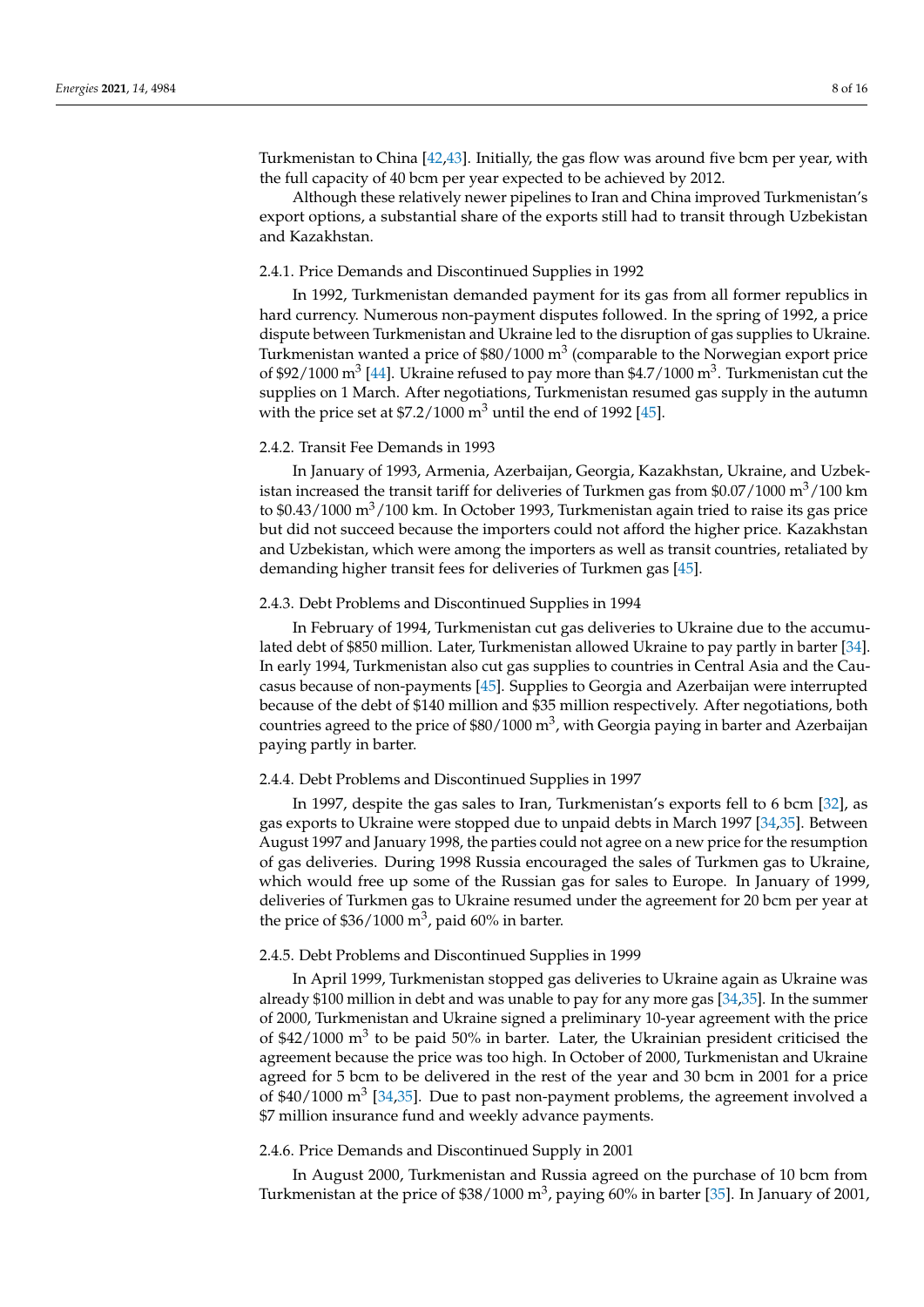Turkmenistan stopped deliveries to Russia after only 6 bcm had been delivered. Turkmenistan demanded that Russia match the payment terms of its contract with Ukraine; Russia agreed to the new terms in February.

#### 2.4.7. Debt Problems and Discontinued Supply in 2005

In May of 2001, Turkmenistan and Ukraine signed a contract for 2002–2006 for the delivery of 40 bcm in 2002, 50 bcm in 2003, and total expected delivery of 250 bcm until 2010 [\[34](#page-14-6)[,35\]](#page-14-7). The agreed price was \$42/1000  $\mathrm{m}^{3}$ , with 50% in barter. In October of 2002, the parties settled on a price of  $$44/1000 \text{ m}^3$  for 2003 (50% barter) with 36 bcm to be delivered that year.

During 2003–2004, Ukraine failed to make timely payments to Turkmenistan, adding new debts to old ones. After several warnings, Turkmenistan cut the supply of gas to Ukraine (and to Russia) on 31 December 2004, and requested a higher price of  $$60/1000 \text{ m}^3$ for supplies in 2005. Turkmenistan resumed exports to Ukraine on 3 January 2005 at \$58/1000 m<sup>3</sup> , paid 50% in barter [\[34](#page-14-6)[,35\]](#page-14-7).

## 2.4.8. Price Demands and Discontinued Supply in 2005

In April of 2003, Russia and Turkmenistan signed a long-term agreement for 2003– 2028 [\[35](#page-14-7)[,46](#page-14-18)[,47\]](#page-14-19). Gazprom would purchase 4–6 bcm in 2004, –7 bcm in 2005 and 10 bcm in 2006 at \$44/1000  $m^3$ , with 50% in barter. The volumes would increase to 60–70 bcm in 2007, 63–73 bcm in 2008, and 70–80 bcm for 2009–2028. No prices were set for the post-2006 period. The significant increase in the volumes after 2006 would require most of the gas left after local consumption to be exported to Russia. This implies that Russia was taking over the supply of Turkmen gas to Ukraine once the contract between Turkmenistan and Ukraine was due to expire. Possibly, this was Gazprom's way of ending direct gas deliveries from Turkmenistan to Ukraine, due to increased European gas prices.

On 31 December 2004, Turkmenistan cut the supply of gas to Russia (and to Ukraine) and requested a higher price of  $$60/1000 \text{ m}^3$ . Exports to Russia were resumed in May of 2005. Turkmenistan and Gazprom agreed that the price would stay at \$44/1000  $\text{m}^{3}$  in 2005–2006 but that the payment would be 100% cash. Turkmenistan justified the higher price demand and the supply interruptions on (1) a weaker US dollar, (2) higher prices of steel products received in barter in exchange for gas, (3) higher European gas prices.

## 2.4.9. Price Demands and Discontinued Supply in 2007

In December of 2007, Turkmenistan cut off gas supplies to Iran, attributing it to a technical fault. Extremely cold weather and a dispute over volumes and prices are suggested to be among the reasons for the supply disruption. Iran had been buying Turkmen gas for \$95/1000 m<sup>3</sup>, significantly lower than its export price of about \$300/1000 m<sup>3</sup> to Turkey [\[5](#page-13-2)[,34\]](#page-14-6). After four months of negotiations, Turkmenistan and Iran agreed on a price of \$130/1000  $\text{m}^3$  for the first half of 2008 and \$150/1000  $\text{m}^3$  for the second half of 2008.

#### 2.4.10. Lower Price Demands by Importer and Technical Issues in 2009

In April of 2009, another dispute occurred between Turkmenistan and Russia. On 9 April, there was an explosion on the Central Asia—Centre gas pipeline because Russia significantly decreased the offtake from the pipeline. With the decreased gas demand and prices in Europe, Russia cut the imports from Turkmenistan, maintaining its own exports to Europe. Turkmenistan blamed Russia for the accident, while Russia answered that Turkmenistan was informed about the decrease in offtake and could have reduced the flow of gas into the pipeline. The price of Turkmen exports was around  $$200/1000 \text{ m}^3$ . In May, Gazprom suggested a decrease in the contracted sales volume for the second quarter of the year by 80% or a decrease in the current price of around \$200/1000  $m^3$ , to which Turkmenistan did not agree. Gas supplies were resumed only in January 2010 at the annual volume of 11 bcm [\[48](#page-14-20)[–51\]](#page-14-21), considerably lower than the 70–80 bcm contracted in 2003.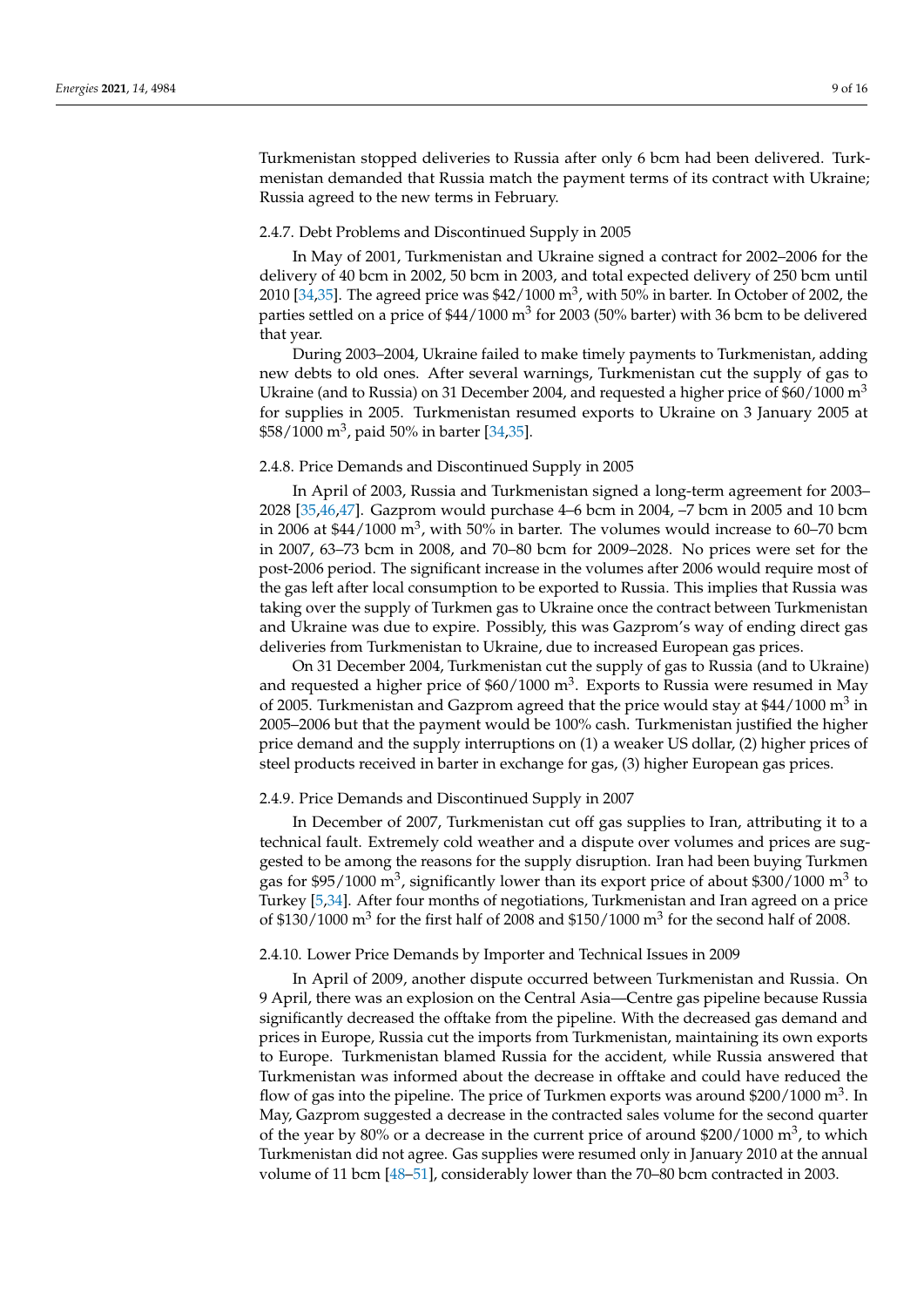## **3. Summary on Hold-Up Occurrences**

# *3.1. Classification of Hold-Up Occurrences*

In this section, we categorise the supply disruptions described above. The following categories emerge. (1) Non-payment of debts by the importers. This often led to the interruption of gas supplies and was most common in the 1990s after the break-up of the USSR. (2) Technical faults leading to supply disruptions. This might have been used to cover opportunistic behaviour. (3) Political changes (most notably, a change in the government or domestic orientation of a resource policy) that led to the non-fulfilment of existing agreements. (4) Demands for higher gas export prices, often based on significant changes in market conditions. In some cases, the exporters resort to supply disruptions. (5) Demands for a higher transit fee. This can also lead to supply disruption. (6) Theft of gas in transit. This can lead to supply disruption.

The first two categories listed above (debts and technical faults) are different from the rest in that they often are not due to opportunistic behaviour or hold-up. The latter two categories (transit fee and theft of gas) are special in that they are done by a transit country. The Table [1](#page-10-0) below allocates the supply disruptions hold-ups into six categories.

| Initiator                     | Date      | Opportunistic Behaviour                                                                               | Classification                                        |
|-------------------------------|-----------|-------------------------------------------------------------------------------------------------------|-------------------------------------------------------|
| Algeria                       | 1980      | Disrupted supply from Algeria to France and the USA.                                                  | Price demands                                         |
| Algeria                       | 1981      | Disrupted supply from Algeria to Germany and<br>Netherlands. Price hike for Belgium and Italy.        | Price demand                                          |
| Algeria                       | 1986      | Price hike for European importers.                                                                    | Price demand                                          |
| Indonesia                     | 2004-2005 | Reduced supply from Indonesia to Japan, Korea, Taiwan.<br>Price hike for China, Japan, Korea, Mexico. | Price demand, Political<br>change                     |
| Indonesia                     | 2006      | Disrupted supply from Indonesia to East Asian<br>importers.                                           | Political change                                      |
| Indonesia                     | 2007-2009 | Disrupted supply from Indonesia to Korea and Taiwan.<br>Reduced supply to Japan.                      | Political change                                      |
| Ukraine                       | 1993      | Disrupted supply from Russia to Ukraine.                                                              | Unpaid debts                                          |
| Ukraine                       | 1999      | Disrupted crude oil and electricity supply from Russia<br>to Ukraine.                                 | Theft of gas                                          |
| Russia                        | 2003-2004 | Disrupted supply from Russia to Belarus.                                                              | Price demand,<br>Theft of gas                         |
| Ukraine                       | 2004-2005 | Disrupted supply from Russia to Ukraine.                                                              | Political change, Transit fee<br>demand, Theft of gas |
| Ukraine                       | 2005-2006 | Disrupted supply from Russia to Ukraine, higher transit<br>fee.                                       | Political change, Transit fee<br>demand, Theft of gas |
| Russia                        | 2006      | Price hike for Belarus.                                                                               | Price demand                                          |
| Russia                        | 2006      | Price hike and disrupted supplies to Moldova.                                                         | Price demand                                          |
| Ukraine                       | 2007-2008 | Reduced supply from Russia to Ukraine, price hike,<br>higher transit fee.                             | Price demand,<br>Transit fee demand                   |
| Ukraine                       | 2009      | Disrupted supply from Russia to Ukraine. Ukraine stole<br>some of the Russian gas.                    | Political change, Unpaid<br>debts,<br>Theft of gas    |
| Turkmenistan                  | 1992      | Disrupted supplies to Ukraine, price hike.                                                            | Price demand                                          |
| Multiple transit<br>countries | 1993      | Higher transit fee for gas from Turkmenistan.                                                         | Transit fee demand                                    |
| Turkmenistan                  | 1994      | Disrupted supplies to Ukraine due to debts.                                                           | Unpaid debts                                          |

**Table 1.** Summary of disruptions.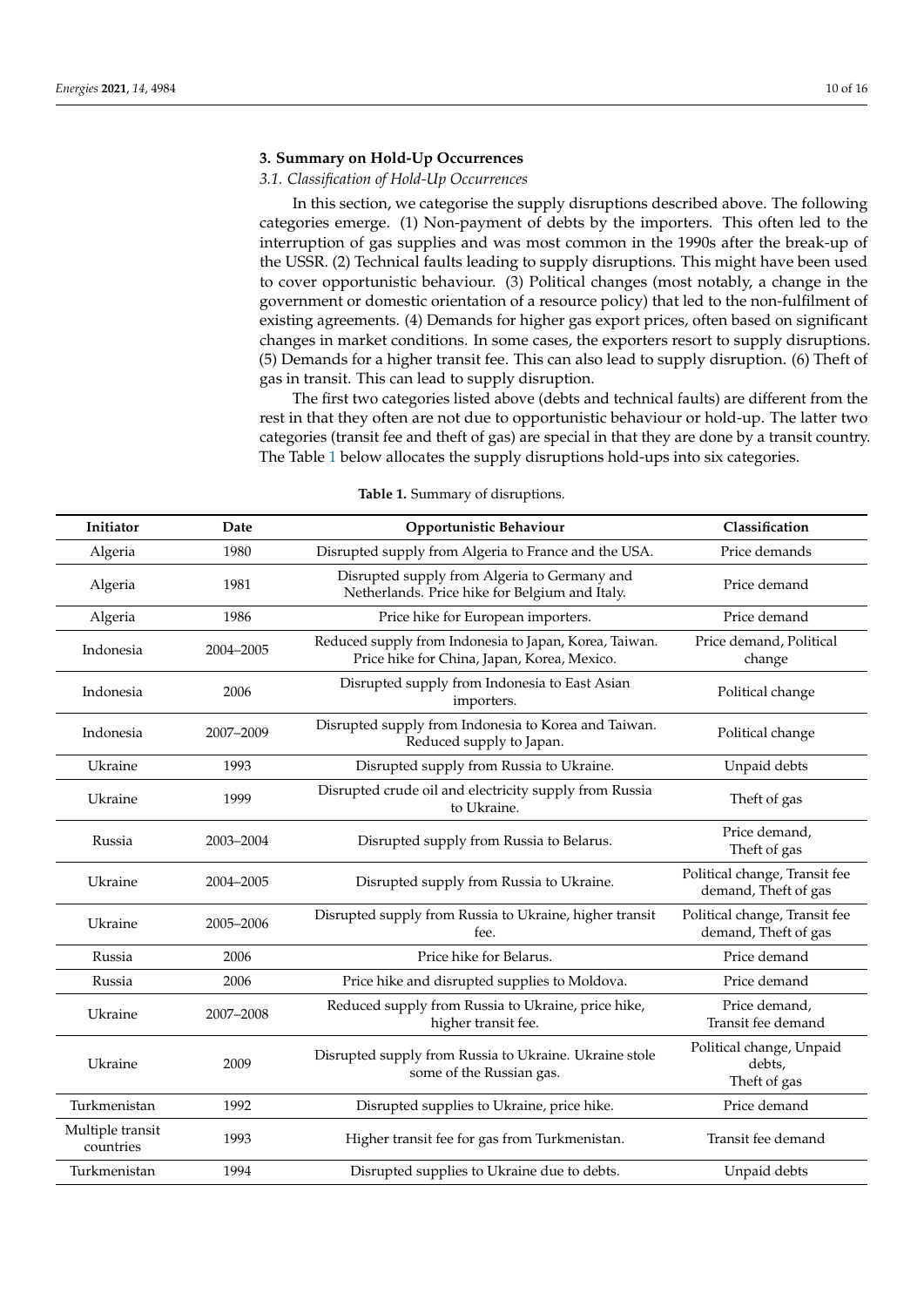<span id="page-10-0"></span>

| Initiator    | Date | Opportunistic Behaviour                                                                     | Classification                    |
|--------------|------|---------------------------------------------------------------------------------------------|-----------------------------------|
| Turkmenistan | 1994 | Disrupted supplies to countries of Central Asia and the<br>Caucasus due to debts.           | Unpaid debts                      |
| Turkmenistan | 1997 | Disrupted supplies to Ukraine due to debts.                                                 | Unpaid debts                      |
| Turkmenistan | 1999 | Disrupted supply to Ukraine due to debts, price hike.                                       | Unpaid debts,<br>Price demand     |
| Turkmenistan | 2001 | Disrupted supply to Russia, price hike.                                                     | Price demand                      |
| Turkmenistan | 2005 | Disrupted supply to Ukraine due to debts, price hike.                                       | Price demand, Unpaid debts        |
| Turkmenistan | 2005 | Disrupted supply to Russia, price hike.                                                     | Price demand                      |
| Turkmenistan | 2007 | Disrupted supply to Iran due to a technical fault, price<br>hike.                           | Price demand, Technical<br>issues |
| Russia       | 2009 | Disrupted supply from Turkmenistan to Russia due to<br>pipeline explosion, reduced imports. | <b>Technical issues</b>           |

**Table 1.** *Cont.*

Figure [1](#page-10-1) below shows the evolution of hold-up types, indicating greater diversity of reasons for supply disruptions, which attracted more attention to supply security indicators [\[52\]](#page-14-22). Before 2000, supply disruptions occurred mostly due to price demands and non-payment of debt. Most of the price demands were made by Algeria in the 1980s and by Turkmenistan in the 1990s. Most of the debt-related disruptions took place in the early 1990s, soon after the collapse of the Soviet Union. Many of the newly-emerged economies were too weak to pay for energy imports with hard currency. Supply disruptions related to transit countries—transit fee demands and theft of gas—occurred infrequently before 2000.

<span id="page-10-1"></span>

**Figure 1.** Classification of hold-up occurrences.

Since 2000, all six types of hold-ups took place. The most common cause for supply disruptions were price demands. The second most common cause for supply disruptions where  $\overline{\mathbf{r}}$ was political change. Price demands were made by Indonesia in the early 2000s and by  $\Gamma$ Russia and Turkmenistan throughout the 2000s. Political changes led to supply disruptions<br>. in Indonesia and Russia as well as Ukraine throughout the 2000s. Hence, designing supply<br>in Indonesia and Russia as well as Ukraine throughout the 2000s. Hence, designing supply contracts that minimise the likelihood of a price dispute, even in case of some political<br>
. changes, is crucial.

more frequent since the year 2000. However, the year 2000 contained below the literature does not contained a contained a contained a considerable was determined as a considerable was determined as a considerable was deter The importance of studying this evolution is emphasised by growing international<br>the importance of studying this evolution is emphasised by growing international exploring supply disruptions relations relations relations relations relationships and growing costs of natural gas investments that increases hold-up potential. Since 2000, supply *3.2. Hold-Up Mitigation*  disruptions related to transit countries—transit fee demands and theft of gas—becameintegration, growing global demand for natural gas to reduce emissions, and growing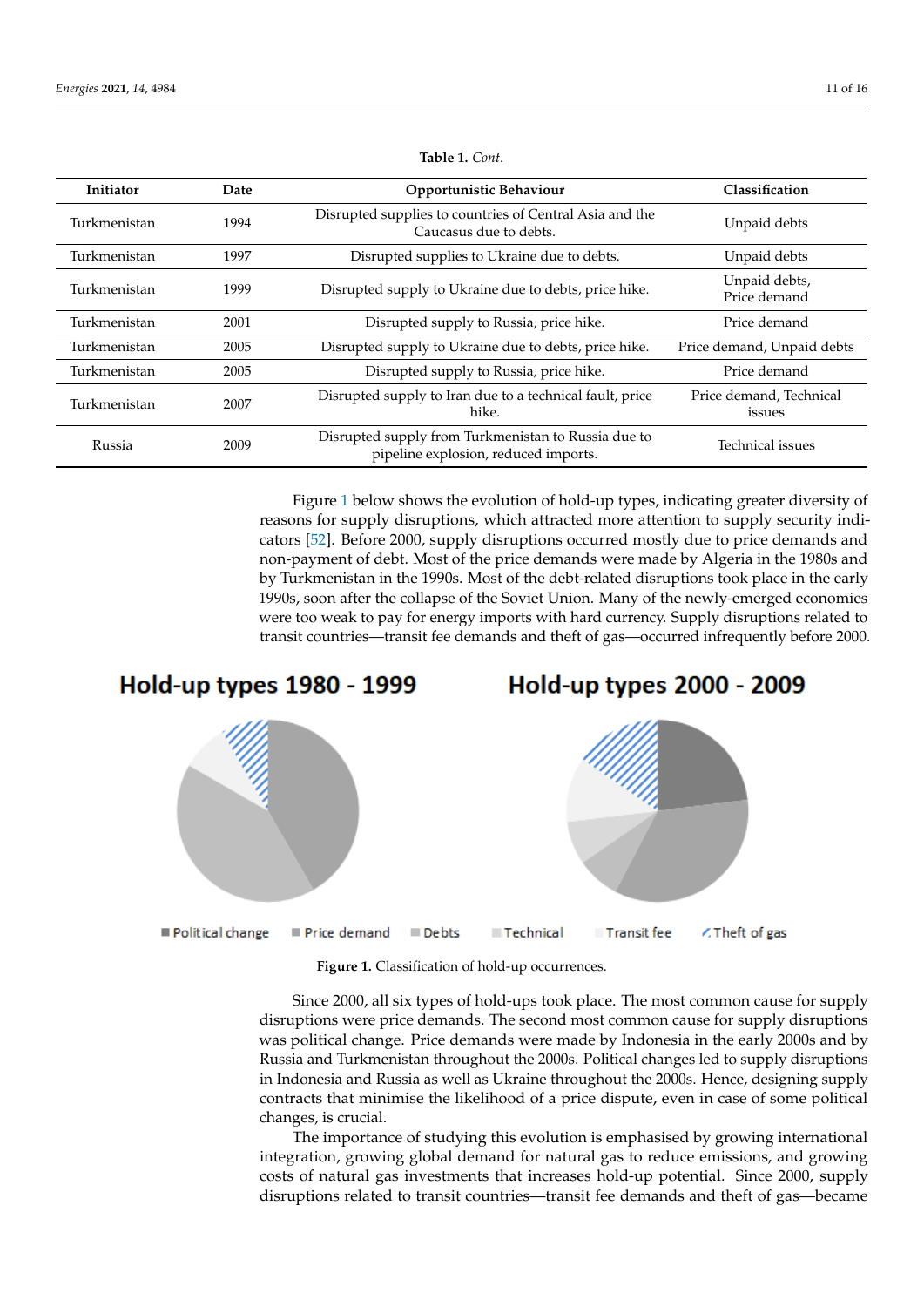more frequent and often complicated the situations around the hold-up. Disruptions related to transit countries are jointly the second most common after price demands since 2000. Hence, arrangements that minimise the likelihood of a dispute with transit countries are also crucial.

The hold-up problem is especially important in the multi-lateral framework, where transit countries are involved. Theoretically, the involvement of a transit country complicates the natural gas trade and increase hold-up potential. Empirical data seems to align with this theoretical notion: the evolution of supply disruptions emphasises the recent importance of transit countries, as disruptions related to transit countries have become more frequent since the year 2000. However, the literature does not contain a considerable discussion of hold-up problems due to a third party. This paper is an early step towards exploring supply disruptions related to transit countries.

#### *3.2. Hold-Up Mitigation*

Gas supply disruptions negatively impact households and businesses. Any future disruptions of the supply of Russian gas to Europe would have a significant impact on the economies of Eastern Europe, and a moderate effect on Western Europe [\[4,](#page-13-1)[53\]](#page-14-23). This is because Eastern Europe depends more heavily on the supplies of Russian gas. Hence, mitigation of future hold-up is crucial. Three strategies may effectively mitigate the hold-up problem when three parties—exporter, transit country, importer—are involved in trade dependent on asset-specific investments coupled with volatile markets.

The three strategies discussed below are (1) resolving disputes through an international organisation; (2) designing contracts with price mechanisms that might reduce the possibility of disputes; (3) reducing the number of parties involved in the trade. Political issues have often led to gas supply disruptions multiple times. One strategy to mitigate the hold-up problem is to set up an international organisation that can help avoid or resolve the disputes. The Energy Charter Treaty (ECT) was created to facilitate energy flows from east to west in Europe. The ECT covers four main dispute areas: trade, investment, transit and settlement [\[54\]](#page-14-24).

The Treaty promotes the principles of freedom of transit and non-discrimination, includes an obligation to provide national treatment for energy in transit, and prohibits interruption of flows and the placing of obstacles to the construction of new energy transportation facilities. It also contains a specific conciliation procedure for disputes over energy transit. The ECT requires that, in case of a dispute, the transit country shall not interrupt or reduce the existing flow of energy materials and products prior to the conclusion of the conciliation mechanism. The flow can only be stopped if it was allowed by the original contract or by the conciliator.

The ECT experience so far shows that the hold-up potential has not been eliminated, as parties can simply renege on the agreements. The ability of an international organisation to resolve disputes thus needs further improvement. Before the 2009 gas dispute between Russia and Ukraine, the Energy Charter Secretariat warned that Ukraine had to ensure non-interruption of transit [\[2\]](#page-13-24). However, the ECT could not prevent or effectively alleviate the dispute. The ECT (which had been signed and ratified by Ukraine) did not stop Ukraine from interrupting the transit. However, Russia has not ratified the Treaty, stating that it is biased towards consumers. Hence, for the ECT or any future similar organisation to effectively prevent and resolve disputes, it must have some enforcement mechanism.

One such enforcement mechanism is reputation, which has been used relatively successfully by the WTO (World Trade Organisation). The DSB (Dispute Settlement Body) of the WTO has at times been successful at resolving political hold-up problems by providing transparency and reputation damages for violators [\[55\]](#page-14-25). Another example of an enforcement mechanism derives from Klein's [\[9\]](#page-13-6) self-enforcing range: the parties could post substantial collateral forfeitable upon non-compliance.

Price disputes have also led to gas supply disruptions multiple times. Hence, a second strategy to mitigate the hold-up problem is to design contracts with price mechanisms that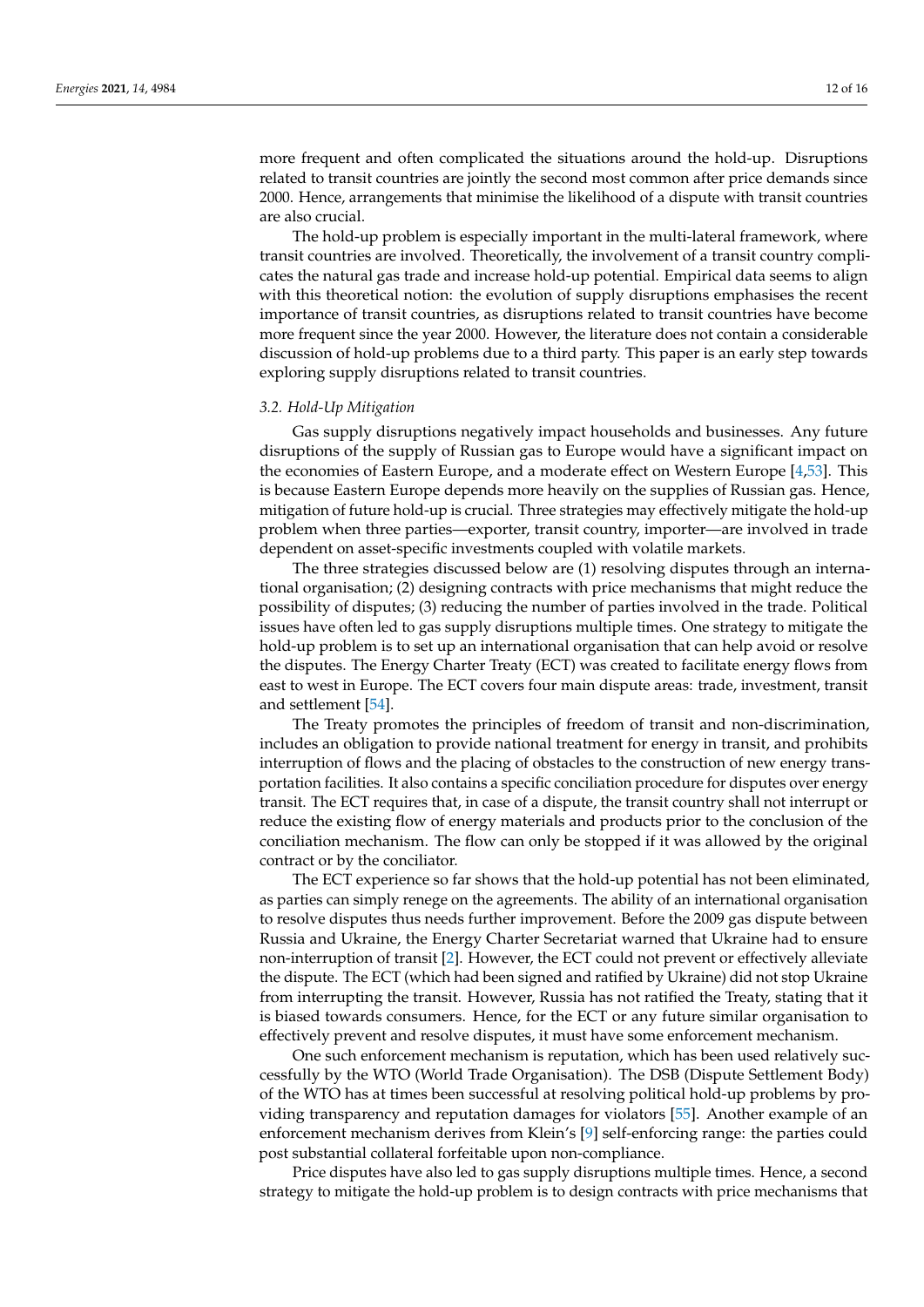might reduce the possibility of disputes as a result of market changes. Current pricing in long-term gas contracts indexes the gas price to trailing averages of fuel oil derivatives prices in Europe [\[56\]](#page-14-26) and of crude oil prices in Asia [\[52\]](#page-14-22). Temporarily large deviations of current price from longer-term averages might lead to disputes. Additionally, eliminating seasonality by indexing contract prices to longer-term average prices might lead to suboptimal gas consumption or require additional costly gas storage. Although designing a better pricing mechanism than indexing gas prices to average fuel prices is difficult, perhaps accounting for seasonal changes in demand is beneficial.

The gas wars between Russia and Ukraine show that eliminating the need for a transit country can reduce hold-up potential significantly. Hence, a third strategy to mitigate the hold-up problem is to reduce the number of parties involved. This is what Russia is trying to achieve with its new gas pipeline projects, such as Nord Stream and Blue Stream. These pipelines connect Russia with its European customers while avoiding the territories of former Soviet republics (Belarus, Estonia, Latvia, Lithuania, Moldova, Ukraine). The drawback of this strategy is its cost; and delaying investment into expensive alternative routes might also serve as a deterrent [\[6\]](#page-13-3).

Nord Stream is an offshore pipeline connecting Russia directly with Germany via the Baltic Sea. This pipeline has two lines, opening in 2011 and 2012, with a total capacity of 55 million  $\text{m}^3$ . The capacity is being expanded with Nord Stream 2; which is expected to be completed in the third quarter of 2021 [\[57\]](#page-15-0). The cost of the pipeline is over \$15 billion (onshore and offshore sections). Russian and German officials stated that this pipeline reduces costs due to the elimination of transit fees and increased pipeline pressure (eliminating the need for midway compressors) [\[58\]](#page-15-1).

Blue Stream is an offshore pipeline connecting Russia with Turkey via the Black Sea. This pipeline started commercial gas supplies in 2003, with a capacity of 16 billion  $m<sup>3</sup>$  per year. The cost of the pipeline is over \$3.2 billion (onshore and offshore sections). Russian Gazprom stated that the significance of this pipeline is in bypassing transit countries (Bulgaria, Moldova, Romania, Ukraine) [\[59–](#page-15-2)[62\]](#page-15-3).

Russian investments in new multi-billion-dollar pipelines to avoid hold-up risks recognise the importance of hold-ups related to transit countries. Game-theoretic models show that potential investment in alternative transit routes shifts the bargaining power [\[7\]](#page-13-4). A broader understanding of transit-related hold-up problems and the development of mitigating strategies benefit from a clear account of historic cases of opportunistic behaviour. Hence, this study might be useful for academics in energy economics, for practitioners involved in international energy trade, and for policymakers at the highest state levels.

#### **4. Conclusions**

The potential for a hold-up problem is an important challenge in the international natural gas trade. As discussed above, multiple significantly large supply disruptions in the last two decades illustrate this importance. The reasons for this importance are because (1) gas pipelines are expensive and asset-specific investments; (2) international gas trade might include more than two parties to a transaction due to the presence of transit countries. The hold-up problem is thus crucial for landlocked countries. As discussed above, gas supply disruptions due to issues related to transit countries happened quite frequently in the last two decades.

The contribution of this paper is filling the gap in the literature, which rarely discusses the issues related to transit countries, despite their relative importance. Additionally, this paper also suggests three ways to ameliorate the issues related to transit countries: (1) use of an international organisation; (2) designing contracts with price mechanisms that might reduce the possibility of disputes; (3) reducing the number of parties involved in the trade.

Future research on the hold-up problem in natural gas might go along two routes. First, theoretical studies of the cost of a hold-up as a function of relevant factors. Second, empirical studies to test these theoretical studies. A better understanding of the factors affecting hold-ups might be enormously beneficial to avoiding them.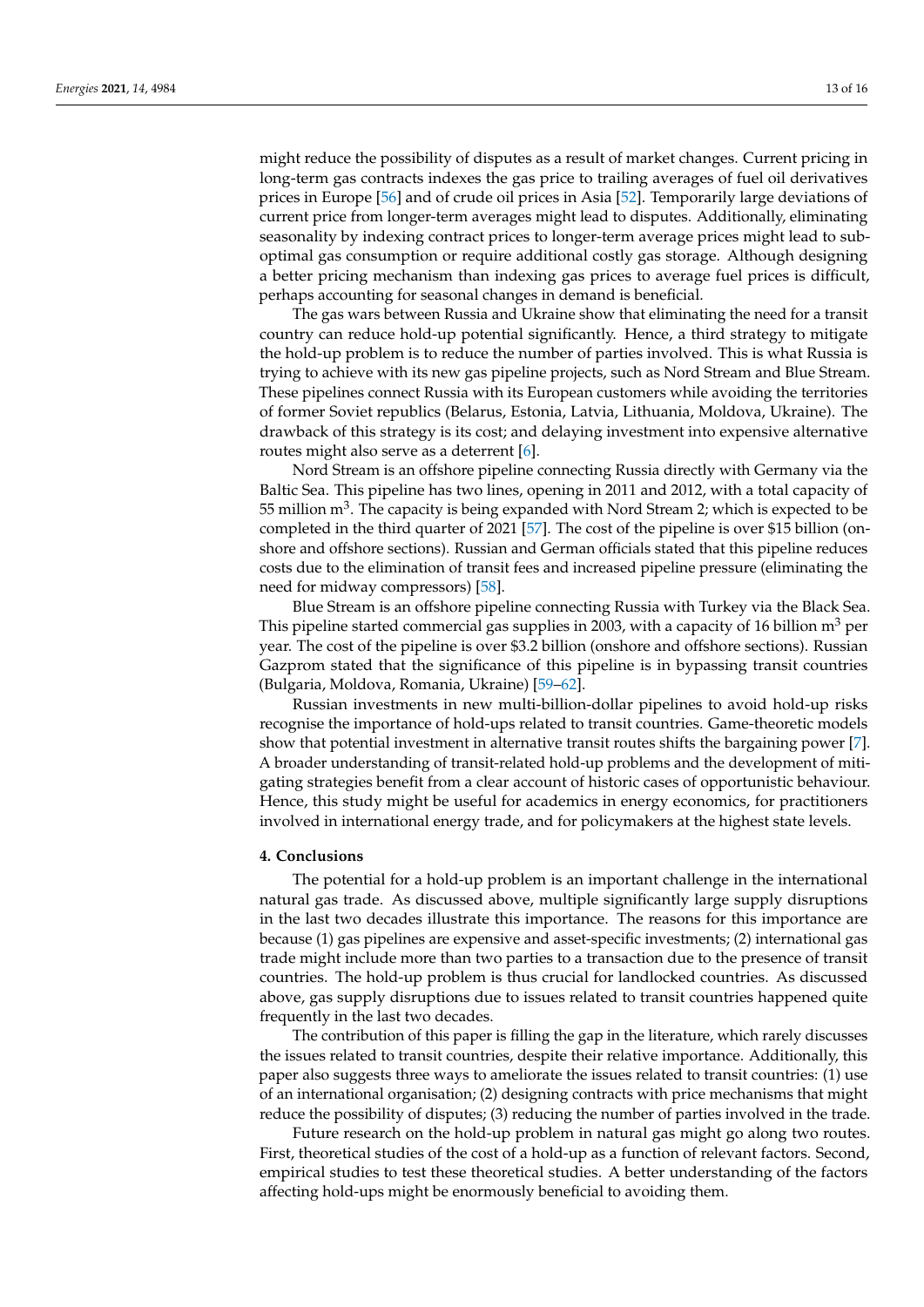**Author Contributions:** Conceptualisation, G.N. and T.K.; methodology, G.N. and T.K.; investigation, G.N. and I.T.; resources: G.N. and I.T.; writing—original draft preparation, G.N. and I.T.; writing review and editing, G.N. and T.K.; visualisation, G.N. and T.K.; project administration, G.N. and T.K. All authors have read and agreed to the published version of the manuscript.

**Funding:** This research received no external funding.

**Data Availability Statement:** The data are given in the paper. There is no other data to be provided separately.

**Conflicts of Interest:** Authors declare no conflict of interest.

## **References**

- <span id="page-13-0"></span>1. Stern, J. *The Russian-Ukrainian Gas Crisis of January 2006*; Oxford Institute for Energy Studies: Oxford, UK, 2006. Available online: <https://www.oxfordenergy.org/publications/the-russian-ukrainian-gas-crisis-of-january-2006/> (accessed on 16 January 2019).
- <span id="page-13-24"></span>2. Pirani, S.; Stern, J.; Yafimava, K. *The Russo-Ukrainian Gas Dispute of January 2009: A Comprehensive Assessment*; OIES: Oxford, UK, 2009. Available online: <http://www.oxfordenergy.org/pdfs/NG27.pdf> (accessed on 20 February 2019).
- <span id="page-13-14"></span>3. Bilgin, M. Geopolitics of European gas demand: Supplies from Russia, Caspian and the Middle East. *Energy Policy* **2009**, *37*, 4482–4492. [\[CrossRef\]](http://doi.org/10.1016/j.enpol.2009.05.070)
- <span id="page-13-1"></span>4. Bouwmeester, M.C.; Oosterhaven, J. Economic impacts of natural gas flow disruptions between Russia and the EU. *Energy Policy* **2017**, *106*, 288–297. [\[CrossRef\]](http://doi.org/10.1016/j.enpol.2017.03.030)
- <span id="page-13-2"></span>5. International Energy Agency. *Natural Gas Market Review*; International Energy Agency: Paris, France, 2008.
- <span id="page-13-3"></span>6. Hubert, F.; Suleymanova, I. *Strategic Investment in International Gas-Transport Systems: A Dynamic Analysis of the Hold-Up Problem*; DIW Discussion Papers, No. 846; Deutsches Institut für Wirtschaftsforschung (DIW): Berlin, Germany, 2008.
- <span id="page-13-4"></span>7. Hubert, F.; Ikonnikova, S. Investment options and bargaining power: The Eurasian supply chain for natural gas. *J. Ind. Econ.* **2011**, *59*, 85–116. [\[CrossRef\]](http://doi.org/10.1111/j.1467-6451.2011.00447.x)
- <span id="page-13-5"></span>8. Klein, B.; Crawford, R.; Alchian, A. Vertical integration, appropriable rents and competitive contracting process. In *The Economic Nature of the Firm: A Reader*; Putterman, L., Ed.; Cambridge University Press: Cambridge, UK, 1986; pp. 230–249.
- <span id="page-13-6"></span>9. Klein, B. Why hold-ups occur: The self-enforcing range of contractual relationships. *Econ. Inq.* **1996**, *34*, 444–463. [\[CrossRef\]](http://doi.org/10.1111/j.1465-7295.1996.tb01388.x)
- <span id="page-13-7"></span>10. Joskow, P. Contract duration and relationship-specific investments: Empirical evidence from coal markets. *Am. Econ. Rev.* **1987**, *77*, 168–185.
- <span id="page-13-8"></span>11. Crocker, K.; Masten, S. Mitigating contractual hazards: Unilateral options and contract length. *RAND J. Econ.* **1988**, *19*, 327–343. [\[CrossRef\]](http://doi.org/10.2307/2555660)
- <span id="page-13-9"></span>12. Konoplyanik, A. Russian gas at European energy market: Why adaptation is inevitable. *Energy Strategy Rev.* **2012**, *1*, 42–56. [\[CrossRef\]](http://doi.org/10.1016/j.esr.2012.02.001)
- <span id="page-13-10"></span>13. Lee, Y. Interdependence, issue importance, and the 2009 Russia-Ukraine gas conflict. *Energy Policy* **2017**, *102*, 199–209. [\[CrossRef\]](http://doi.org/10.1016/j.enpol.2016.11.038)
- <span id="page-13-11"></span>14. Masten, S.; Crocker, K. Efficient adaptation in long-term contracts: Take-or-pay provisions for natural gas. *Am. Econ. Rev.* **1985**, *75*, 1083–1093.
- <span id="page-13-12"></span>15. Mulherin, H. Complexity in long-term contracts: An analysis of natural gas contractual provisions. *J. Law Econ. Organ.* **1986**, *2*, 105–117.
- <span id="page-13-13"></span>16. Le Coq, C.; Paltseva, E. Assessing gas transit risk: Russia vs the EU. *Energy Policy* **2011**, *42*, 642–650. [\[CrossRef\]](http://doi.org/10.1016/j.enpol.2011.12.037)
- <span id="page-13-15"></span>17. Austvik, O.G. The Energy Union and security of gas supply. *Energy Policy* **2016**, *96*, 372–382. [\[CrossRef\]](http://doi.org/10.1016/j.enpol.2016.06.013)
- <span id="page-13-16"></span>18. Mitrova, T.; Boersma, T.; Galkina, A. Some future scenarios of Russian natural gas in Europe. *Energy Strategy Rev.* **2016**, *11*, 19–28. [\[CrossRef\]](http://doi.org/10.1016/j.esr.2016.06.001)
- <span id="page-13-17"></span>19. Dargin, J. *The Dolphin Project: The Development of a Gulf Gas Initiative*; Oxford Institute for Energy Studies: Oxford, UK, 2008. Available online: <https://www.oxfordenergy.org/publications/the-dolphin-project-the-development-of-a-gulf-gas-initiative/> (accessed on 27 January 2019).
- <span id="page-13-18"></span>20. Economist. *Qatar Renegotiates Some LNG Contract Terms*; Economist: London, UK, 2015. Available online: [http://country.eiu.com/](http://country.eiu.com/article.aspx?articleid=733733857) [article.aspx?articleid=733733857](http://country.eiu.com/article.aspx?articleid=733733857) (accessed on 7 March 2019).
- <span id="page-13-19"></span>21. BP. *BP Statistical Review of World Energy*, 67th ed.; BP: London UK, 2018. Available online: [https://www.bp.com/content/dam/bp/](https://www.bp.com/content/dam/bp/business-sites/en/global/corporate/pdfs/energy-economics/statistical-review/bp-stats-review-2018-full-report.pdf) [business-sites/en/global/corporate/pdfs/energy-economics/statistical-review/bp-stats-review-2018-full-report.pdf](https://www.bp.com/content/dam/bp/business-sites/en/global/corporate/pdfs/energy-economics/statistical-review/bp-stats-review-2018-full-report.pdf) (accessed on 23 March 2019).
- <span id="page-13-20"></span>22. Mabro, R.; Wybrew-Bond, I. *Gas to Europe: The Strategies of Four Major Suppliers*; Oxford University Press: Oxford, UK, 1999.
- <span id="page-13-21"></span>23. Stern, J. International Gas Trade in Europe: The Policies of Exporting and Importing Countries; Heinemann Educational Books: London, UK, 1984.
- <span id="page-13-22"></span>24. Energy Information Administration. *Country Analysis Briefs, Algeria*; Energy Information Administration: Washington, DC, USA. Available online: <http://www.eia.doe.gov/emeu/cabs/Algeria/pdf.pdf> (accessed on 12 April 2019).
- <span id="page-13-23"></span>25. The Encyclopedia of Earth. Energy Profile of Algeria. 2007. Available online: [http://www.eoearth.org/article/Energy\\_profile\\_](http://www.eoearth.org/article/Energy_profile_of_Algeria) [of\\_Algeria](http://www.eoearth.org/article/Energy_profile_of_Algeria) (accessed on 26 April 2019).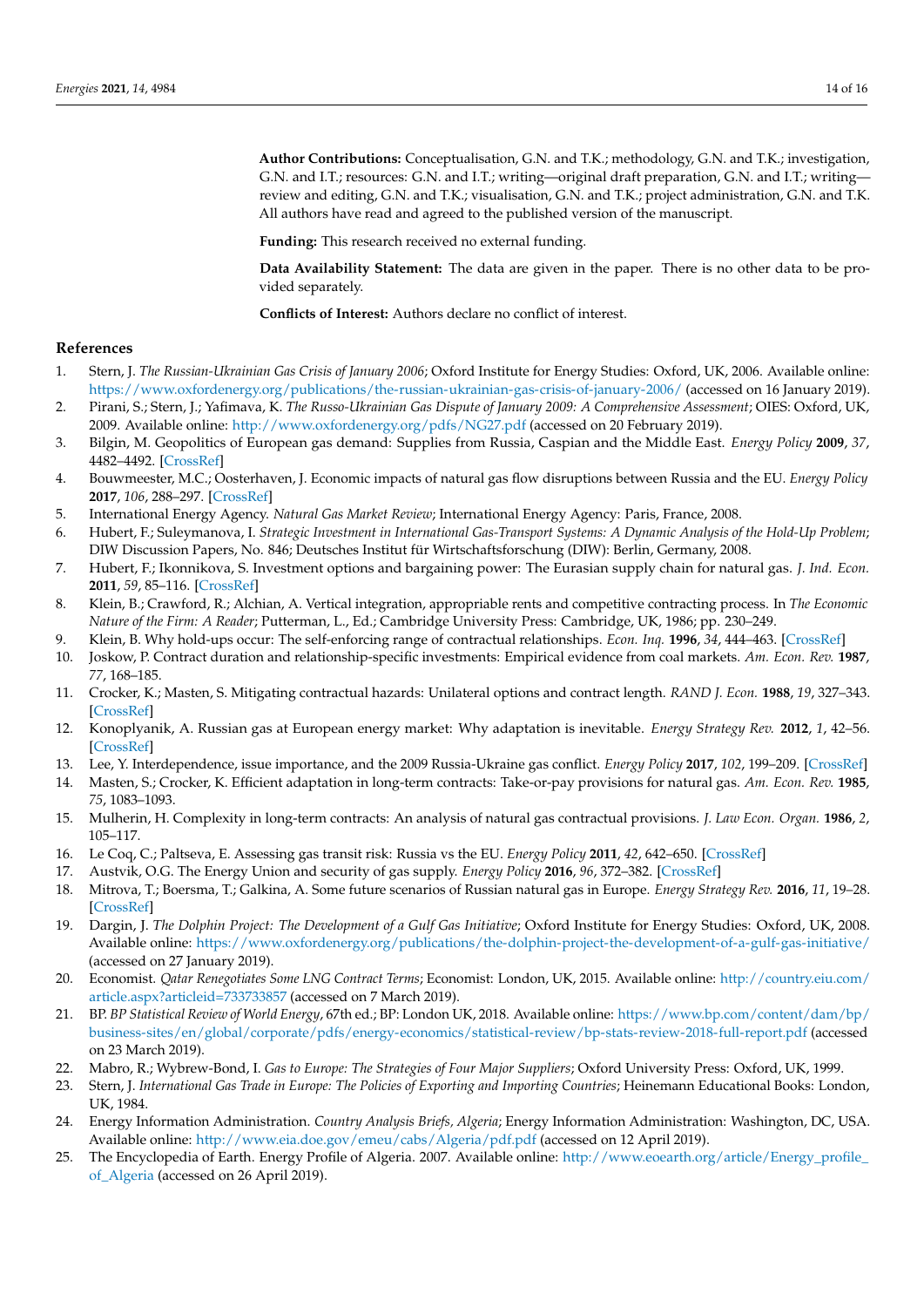- <span id="page-14-0"></span>26. World Factbook 2009. Available online: <https://www.cia.gov/library/publications/the-world-factbook/index.html> (accessed on 9 May 2019).
- <span id="page-14-1"></span>27. Stern, J. *Natural Gas in Asia: The Challenges of Growth in China, India, Japan and Korea*; Oxford University Press: Oxford, UK, 2008.
- 28. Source Watch. Arun LNG Terminal. Available online: [https://www.sourcewatch.org/index.php?title=Arun\\_LNG\\_Terminal](https://www.sourcewatch.org/index.php?title=Arun_LNG_Terminal) (accessed on 19 May 2019).
- 29. Source Watch. Bontang LNG Terminal. Available online: https://www.sourcewatch.org/index.php?title=Bontang\_LNG [Terminal](https://www.sourcewatch.org/index.php?title=Bontang_LNG_Terminal) (accessed on 19 May 2019).
- <span id="page-14-2"></span>30. Source Watch. Tangguh LNG Terminal. Available online: [https://www.sourcewatch.org/index.php?title=Tangguh\\_LNG\\_](https://www.sourcewatch.org/index.php?title=Tangguh_LNG_Terminal) [Terminal](https://www.sourcewatch.org/index.php?title=Tangguh_LNG_Terminal) (accessed on 19 May 2019).
- <span id="page-14-3"></span>31. International Energy Agency. *Natural Gas Market Review*; International Energy Agency: Paris, France, 2006.
- <span id="page-14-4"></span>32. International Energy Agency. *Natural Gas Information, World Supply*; International Energy Agency: Paris, France, 2008.
- <span id="page-14-5"></span>33. Energy Information Administration. *Europe's Liquefied Natural Gas Imports Have Increased Lately, but Remain Below 2011 Peak*; Energy Information Administration: Washington, DC, USA, 2018. Available online: [https://www.eia.gov/todayinenergy/detail.](https://www.eia.gov/todayinenergy/detail.php?id=37354#) [php?id=37354#](https://www.eia.gov/todayinenergy/detail.php?id=37354#) (accessed on 14 February 2019).
- <span id="page-14-6"></span>34. Pirani, S. *Russian and CIS Gas Markets and Their Impact on Europe*; Oxford University Press: Oxford, UK, 2009.
- <span id="page-14-7"></span>35. Stern, J. *The Future of Russian Gas and Gazprom*; Oxford University Press: Oxford, UK, 2005.
- <span id="page-14-8"></span>36. Energy Charter Secretariat. *Gas Transit Tariffs in Selected Energy Charter Treaty Countries*; Energy Charter Secretariat: Brussels, Belgium, 2006.
- <span id="page-14-9"></span>37. Lobjakas, A. Moldova: EU Lauds Temporary Resolution of Moldova-Russia Gas Dispute. *Radio Free Europe: Radio Liberty*. 17 January 2006. Available online: <https://www.rferl.org/a/1064794.html> (accessed on 13 June 2019).
- <span id="page-14-10"></span>38. BBC News. *Russia-Belarus Gas Deal Reached*; BBC: London, UK, 2009. Available online: [http://news.bbc.co.uk/2/hi/europe/6221](http://news.bbc.co.uk/2/hi/europe/6221835.stm) [835.stm](http://news.bbc.co.uk/2/hi/europe/6221835.stm) (accessed on 28 June 2019).
- <span id="page-14-11"></span>39. Energy Information Administration. *International Energy Portal, Beta*; Energy Information Administration: Washington, DC, USA, 2019. Available online: <https://www.eia.gov/beta/international> (accessed on 15 February 2020).
- <span id="page-14-12"></span>40. British Broadcasting Corporation. *Iranian Media Reports on New Gas Pipeline*; BBC: London, UK, 1997. Available online: [http:](http://news.bbc.co.uk/1/hi/world/monitoring/43226.stm) [//news.bbc.co.uk/1/hi/world/monitoring/43226.stm](http://news.bbc.co.uk/1/hi/world/monitoring/43226.stm) (accessed on 11 July 2019).
- <span id="page-14-13"></span>41. Energy Information Administration. *Caspian Sea Region: Natural Gas Export Options*; Energy Information Administration: Washington, DC, USA, 2002.
- <span id="page-14-14"></span>42. Pannier, B. New Turkmen-China pipeline breaks Russia's hold over Central Asian gas. *Radio Free Europe: Radio Liberty*. 14 December 2009. Available online: [https://www.rferl.org/a/TurkmenistanChina\\_Gas\\_Pipeline\\_To\\_Open/1903108.html](https://www.rferl.org/a/TurkmenistanChina_Gas_Pipeline_To_Open/1903108.html) (accessed on 25 July 2019).
- <span id="page-14-15"></span>43. Turkmenistan.ru. Turkmenistan-Uzbekistan-Kazakhstan-China Gas Pipeline Launched (14 December 2009). Available online: [http://www.turkmenistan.ru/?page\\_id=3&lang\\_id=en&elem\\_id=16014&type=event&sort=date\\_desc](http://www.turkmenistan.ru/?page_id=3&lang_id=en&elem_id=16014&type=event&sort=date_desc) (accessed on 7 August 2019).
- <span id="page-14-16"></span>44. Statistics Norway. Statistical Yearbook of Norway. 2013. Available online: <http://www.ssb.no/english/yearbook/emne09.html> (accessed on 24 August 2019).
- <span id="page-14-17"></span>45. Miyamoto, A. *Natural Gas in Central Asia: Industries, Markets and Export Options of Kazakhstan, Turkmenistan and Uzbekistan*; The Royal Institute of International Affairs: London, UK, 1997.
- <span id="page-14-18"></span>46. Turkmenistan.ru. Russia and Ukraine Ready to Join Forces to Increase Turkmen Gas Purchases (29 October 2003). Available online: <http://www.turkmenistan.ru/en/node/2636> (accessed on 8 September 2019).
- <span id="page-14-19"></span>47. Turkmenistan.ru. Turkmen Gas as a Tool of Integration (19 February 2003). Available online: [http://www.turkmenistan.ru/](http://www.turkmenistan.ru/?page_id=12&lang_id=en&elem_id=5745&type=event&sort=date_desc) [?page\\_id=12&lang\\_id=en&elem\\_id=5745&type=event&sort=date\\_desc](http://www.turkmenistan.ru/?page_id=12&lang_id=en&elem_id=5745&type=event&sort=date_desc) (accessed on 22 September 2019).
- <span id="page-14-20"></span>48. Turkmenistan.ru. Russia to Buy 11 bcm of Turkmen Natural Gas in 2010 (15 January 2010). Available online: [http://www.](http://www.turkmenistan.ru/?page_id=3&lang_id=en&elem_id=16153&type=event&sort=date_desc) [turkmenistan.ru/?page\\_id=3&lang\\_id=en&elem\\_id=16153&type=event&sort=date\\_desc](http://www.turkmenistan.ru/?page_id=3&lang_id=en&elem_id=16153&type=event&sort=date_desc) (accessed on 9 October 2019).
- 49. Gazeta.ru Newspaper. *Gazoprovodchika Vyzyvali?* Gazeta.ru Newspaper: Moscow, Russia, 2009.
- 50. Gazeta.ru Newspaper. *"Gazprom" Razvyazal Ruki Turkmenam: Glavnyy Vopros—Razmer Ustupok*; Gazeta.ru Newspaper: Moscow, Russia, 2009.
- <span id="page-14-21"></span>51. Gazeta.ru Newspaper. *Ih Gaz, Nash "KamAZ"*; Gazeta.ru Newspaper: Moscow, Russia, 2009. Available online: [https://www.](https://www.gazeta.ru/politics/2009/08/24_a_3239869.shtml) [gazeta.ru/politics/2009/08/24\\_a\\_3239869.shtml](https://www.gazeta.ru/politics/2009/08/24_a_3239869.shtml) (accessed on 9 October 2019).
- <span id="page-14-22"></span>52. Cabalu, H. Indicators of security of natural gas supply in Asia. *Energy Policy* **2010**, *38*, 218–225. [\[CrossRef\]](http://doi.org/10.1016/j.enpol.2009.09.008)
- <span id="page-14-23"></span>53. Abada, I.; Massol, O. Security of supply and retail competition in European gas market. Some model-based insights. *Energy Policy* **2011**, *39*, 4077–4088. [\[CrossRef\]](http://doi.org/10.1016/j.enpol.2011.03.043)
- <span id="page-14-24"></span>54. International Energy Charter. Energy Charter Treaty 1994. Available online: [https://energycharter.org/process/energy-charter](https://energycharter.org/process/energy-charter-treaty-1994/energy-charter-treaty/)[treaty-1994/energy-charter-treaty/](https://energycharter.org/process/energy-charter-treaty-1994/energy-charter-treaty/) (accessed on 18 October 2019).
- <span id="page-14-25"></span>55. Carnegie, A. States held hostage: Political hold-up problems and the effects of international institutions. *Am. Political Sci. Rev.* **2014**, *108*, 54–70. [\[CrossRef\]](http://doi.org/10.1017/S0003055413000646)
- <span id="page-14-26"></span>56. DG Competition. *DG Competition Report on Energy Sector Inquiry*; SEC(2006) 1724; European Commission, DG Competition: Brussels, Belgium, 2007. Available online: [http://ec.europa.eu/competition/sectors/energy/2005\\_inquiry/full\\_report\\_part1.pdf](http://ec.europa.eu/competition/sectors/energy/2005_inquiry/full_report_part1.pdf) (accessed on 6 November 2019).